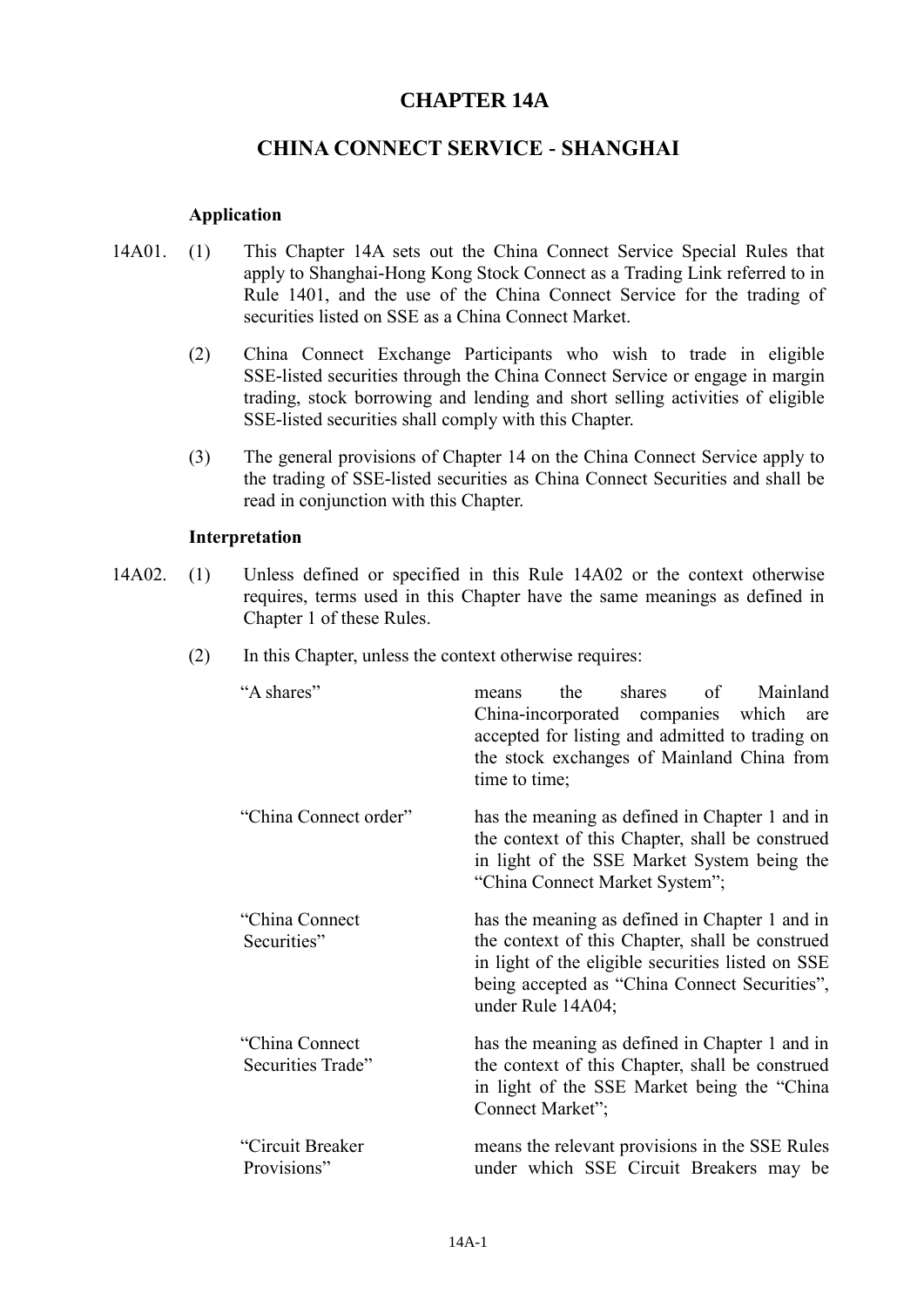|                                          | imposed for the purpose of, among others,<br>minimising or averting substantial upward or<br>downward price movements of securities<br>traded on the SSE Market including all related<br>provisions on the application and lifting of SSE<br>Circuit Breakers;                                                                                                                                                                |
|------------------------------------------|-------------------------------------------------------------------------------------------------------------------------------------------------------------------------------------------------------------------------------------------------------------------------------------------------------------------------------------------------------------------------------------------------------------------------------|
| "Daily Quota"                            | means the daily quota of RMB 52 billion for<br>Shanghai-Hong Kong Stock Connect as<br>announced by the CSRC and the Commission<br>on 11 April 2018 or such revised amount as<br>both regulators shall decide from time to time;                                                                                                                                                                                               |
| "Daily Quota Balance"                    | has the meaning ascribed to it in Rule<br>14A07(6);                                                                                                                                                                                                                                                                                                                                                                           |
| "H shares"                               | the shares of<br>Mainland<br>means<br>China-incorporated companies which<br>are<br>accepted for listing and admitted to trading on<br>the Exchange from time to time;                                                                                                                                                                                                                                                         |
| "Margin Trading"                         | means the purchase of eligible China Connect<br>Securities referred to in Rule 14A15 by a<br>China Connect Exchange Participant through<br>the China Connect Service on behalf of its<br>client, where the funds used for the purchase of<br>the relevant China Connect Securities are<br>provided to the client by the China Connect<br>Exchange Participant through any form of<br>securities margin financing arrangement; |
| "Master SPSA Holder"                     | has the same meaning as defined in the<br><b>CCASS Rules;</b>                                                                                                                                                                                                                                                                                                                                                                 |
| "Master SPSA ID"                         | has the same meaning as defined in the<br><b>CCASS Rules;</b>                                                                                                                                                                                                                                                                                                                                                                 |
| "Master SPSA order"                      | means a China Connect order for the sale of<br>China Connect Securities held in Special<br>Segregated Accounts which have been mapped<br>to a Master SPSA ID;                                                                                                                                                                                                                                                                 |
| "Non-registered<br>Exchange Participant" | means an Exchange Participant other than a<br>China Connect Exchange Participant and an<br>Exchange Participant referred to in Rule<br>590(1) who owns or holds China Connect<br>Securities for its own account or on a<br>proprietary basis;                                                                                                                                                                                 |
| "non-trade transfer"                     | means a transfer of China Connect Securities<br>which involves a change in the beneficial<br>ownership of the China Connect Securities and<br>which is not conducted through the China                                                                                                                                                                                                                                        |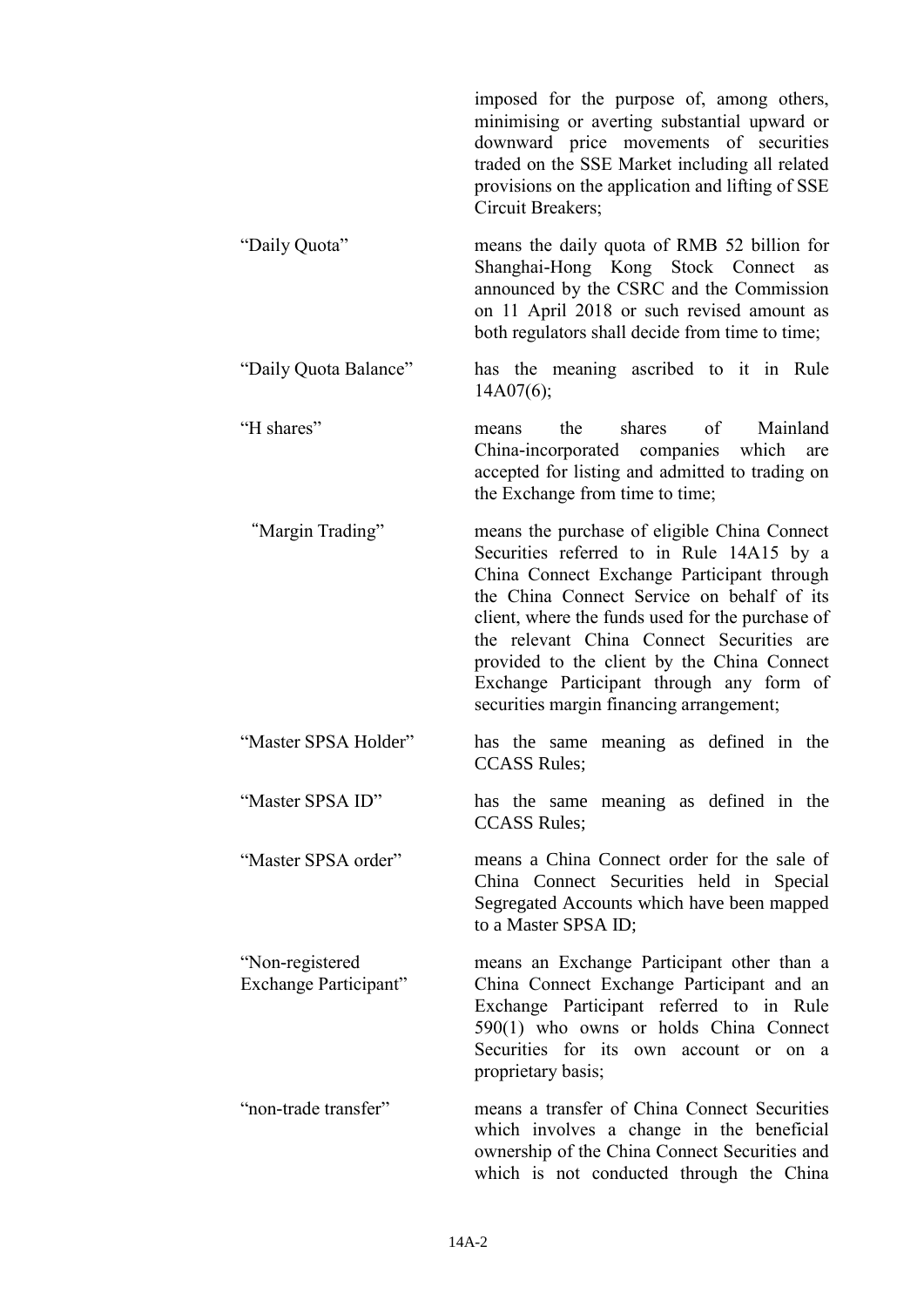|                                              | Connect Service and executed on the SSE<br>Market System;                                                                                                                                                                                                                                                                                                                                                 |
|----------------------------------------------|-----------------------------------------------------------------------------------------------------------------------------------------------------------------------------------------------------------------------------------------------------------------------------------------------------------------------------------------------------------------------------------------------------------|
| "operational hours"                          | means the hours in a CSC trading day during<br>which the China Connect Service is available<br>for order-routing of China Connect orders, as<br>referred to in Rule 14A03(3);                                                                                                                                                                                                                             |
| "price stabilization<br>period"              | in relation to the listing of H shares on the<br>Exchange, means the price stabilization period<br>referred to in the Securities and Futures (Price<br>Stabilizing) Rules (Chapter 571W of the Laws<br>of Hong Kong) and as set out in the prospectus<br>of the relevant H shares;                                                                                                                        |
| "Qualified Institution"                      | in relation to the Stock Borrowing and Lending<br>of China Connect Securities referred to in Rule<br>14A16, means:                                                                                                                                                                                                                                                                                        |
|                                              | (a) any fund, unit<br>trust<br>collective<br><sub>or</sub><br>investment scheme managed by a person<br>licensed or registered to carry out Type 9<br>(asset management) regulated activity<br>under the Ordinance;                                                                                                                                                                                        |
|                                              | (b) a participant of HKSCC (other than an<br>Investor Participant as defined in the<br>CCASS Rules); or                                                                                                                                                                                                                                                                                                   |
|                                              | (c) any other person accepted or specified by<br>SSE;                                                                                                                                                                                                                                                                                                                                                     |
| "SEHK Subsidiary"                            | has the meaning as defined in Chapter 1 and in<br>this Chapter, means Gangsheng Information<br>Services (Shanghai) Limited;                                                                                                                                                                                                                                                                               |
| "Shanghai-Hong Kong<br><b>Stock Connect"</b> | means the pilot programme jointly announced<br>by the CSRC and the Commission dated 10<br>April 2014 comprising, among others, the<br>order-routing arrangements to be entered into<br>between the Exchange, SSE, the SEHK<br>Subsidiary and a subsidiary of SSE which shall<br>become a Special Participant;                                                                                             |
| "Short Selling"                              | means the sale of Short Selling Securities in<br>respect of which the China Connect Exchange<br>Participant as seller, or the person for whose<br>benefit or on whose behalf the sale is made,<br>has a presently exercisable and unconditional<br>right to vest the Short Selling Securities in the<br>purchaser by virtue of having borrowed such<br>Stock Borrowing<br>securities<br>under<br>a<br>and |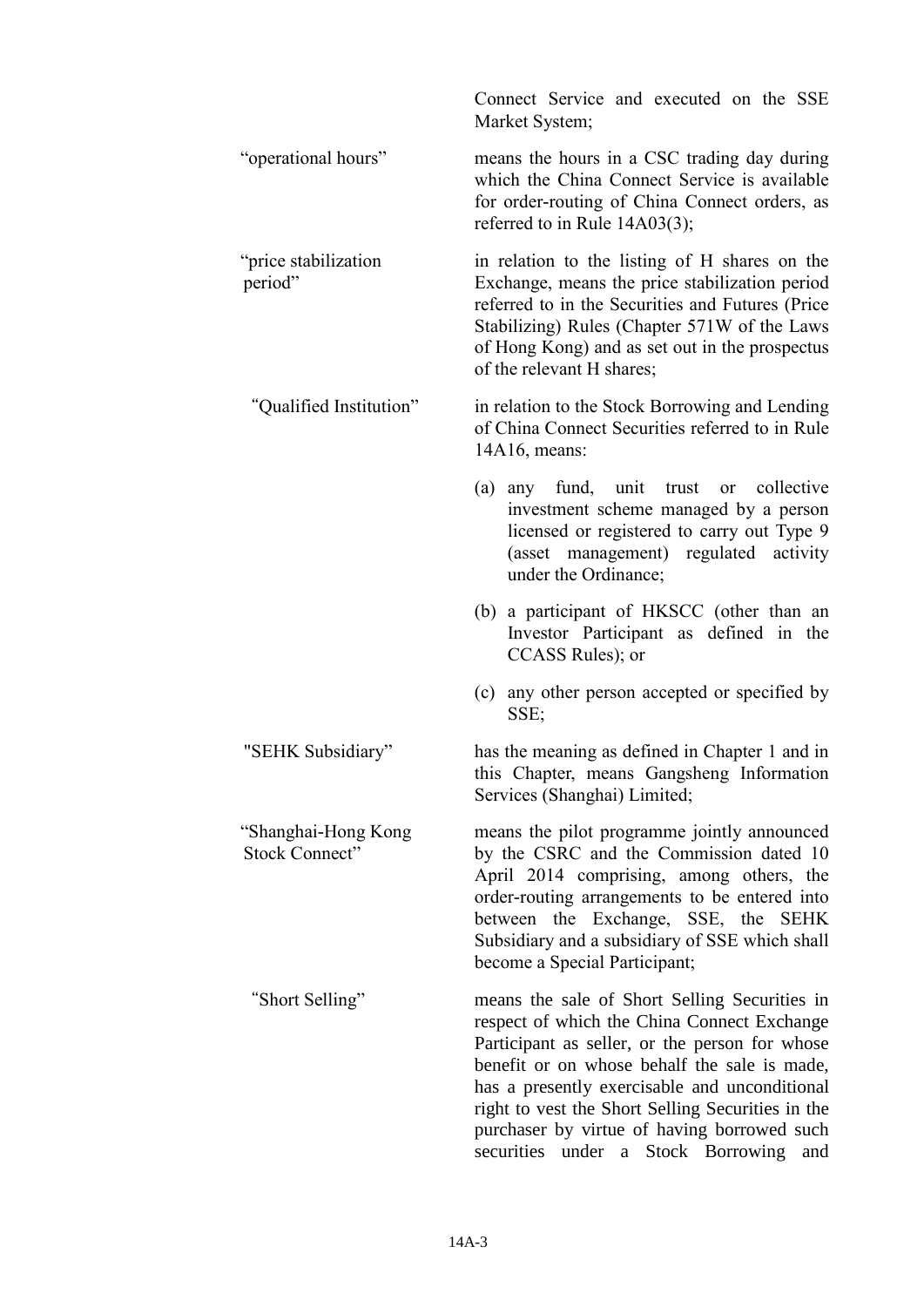Lending Arrangement; "Short Selling order" means a China Connect sell order to effect Short Selling; "Short Selling Ratio" means the number of shares sold via Short Selling orders for a Short Selling Security on a given CSC trading day divided by the number of shares of that Short Selling Security held by all investors through CCASS as at the commencement of that CSC trading day, expressed as a percentage rounded to 2 decimal places; "Short Selling Securities" means any China Connect Securities which are from time to time included in the List of Eligible SSE Securities for Short Selling as eligible for Short Selling, as referred to in Rule 14A17(3); "Special China Connect Securities" has the meaning as defined in Chapter 1 and in the context of this Chapter, shall be construed in light of the securities listed on SSE being accepted or designated as "Special China Connect Securities" under Rule 14A05; "Special Segregated Account" or "SPSA" has the same meaning as defined in the CCASS Rules; "SPSA ID" has the same meaning as defined in the CCASS Rules; "SPSA order" means a China Connect order for the sale of China Connect Securities held in a Special Segregated Account, other than one which has been mapped to a Master SPSA ID; "SSE" means Shanghai Stock Exchange, a China Connect Market Operator as defined in Chapter 1; "SSE Circuit Breaker" means any measures that may be imposed or activated by SSE on the SSE Market in accordance with the Circuit Breaker Provisions; "SSE Main Board" means the Main Board market operated by SSE; "SSE Market" means the stock markets operated by SSE, comprising the SSE Main Board and SSE STAR Market, collectively, a China Connect Market as defined in Chapter 1;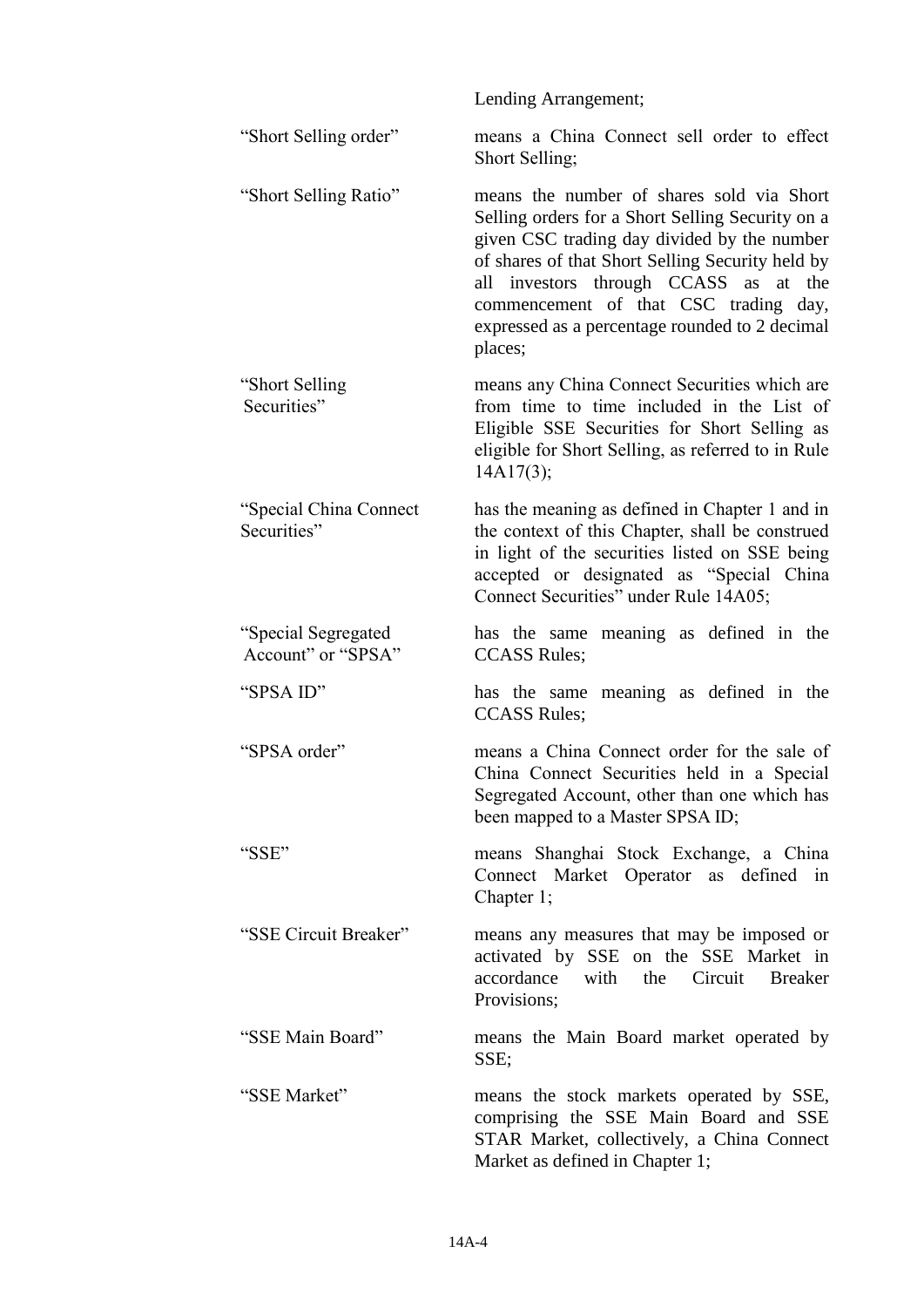| "SSE Market System"                          | means the trading system of SSE, a China<br>Connect Market System as defined in Chapter<br>1;                                                                                                                                                                                                                                                                                                                                 |
|----------------------------------------------|-------------------------------------------------------------------------------------------------------------------------------------------------------------------------------------------------------------------------------------------------------------------------------------------------------------------------------------------------------------------------------------------------------------------------------|
| "SSE Rules"                                  | SSE Regulations<br>the<br>the<br>means<br>on<br>Shanghai-Hong Kong Stock Connect Pilot<br>Programme and the business and trading rules<br>and regulations of SSE;                                                                                                                                                                                                                                                             |
| "SSE STAR Market"                            | means the STAR market operated by SSE;                                                                                                                                                                                                                                                                                                                                                                                        |
| "STAR shares"                                | means A shares accepted for listing and<br>admitted to trading on the SSE STAR Market<br>from time to time;                                                                                                                                                                                                                                                                                                                   |
| "Stock Borrowing and<br>Lending Arrangement" | means an arrangement permitted under Rule<br>14A16 whereby the persons referred to in<br>Rules 14A16(4) to (7) borrow or lend China<br>Connect Securities for the purposes mentioned<br>in Rule 14A16(2) pursuant to<br>stock<br>a<br>borrowing and lending agreement,<br>and<br>references to "Stock Borrowing and Lending",<br>"Stock Lender", "Stock Borrower", "lend" and<br>"borrow" shall be construed accordingly; and |
| "under risk alert"                           | in relation to A shares listed on SSE, means the<br>relevant shares are placed under "risk alert" by<br>SSE including shares of "ST companies", "*ST<br>companies" and shares subject to the delisting<br>process or the listing of which has been<br>suspended by SSE under the SSE Rules.                                                                                                                                   |

- (3) Unless the context otherwise requires:
	- (a) where there is any conflict or inconsistency between a provision in this Chapter and Chapter 14, the provision in this Chapter shall prevail insofar as it relates to the trading of eligible SSE-listed securities as China Connect Securities, otherwise, the provision in Chapter 14 shall prevail;
	- (b) except as provided in Rules 14A15(3), 14A16(3) and 14A17(3), references in this Chapter to "China Connect Securities" include "Special China Connect Securities"; and
	- (c) the definition of "short selling", "short sale", "borrower", "lender", "stock" as they appear in other parts of these Rules do not apply to this Chapter 14A.
- (4) Any description of or reference to Mainland China laws or regulations in this Chapter 14A is not intended to be, nor should it be regarded as, legal or other professional advice for China Connect Exchange Participants or their clients. China Connect Exchange Participants are solely responsible for determining whether they are subject to any compliance or other obligations under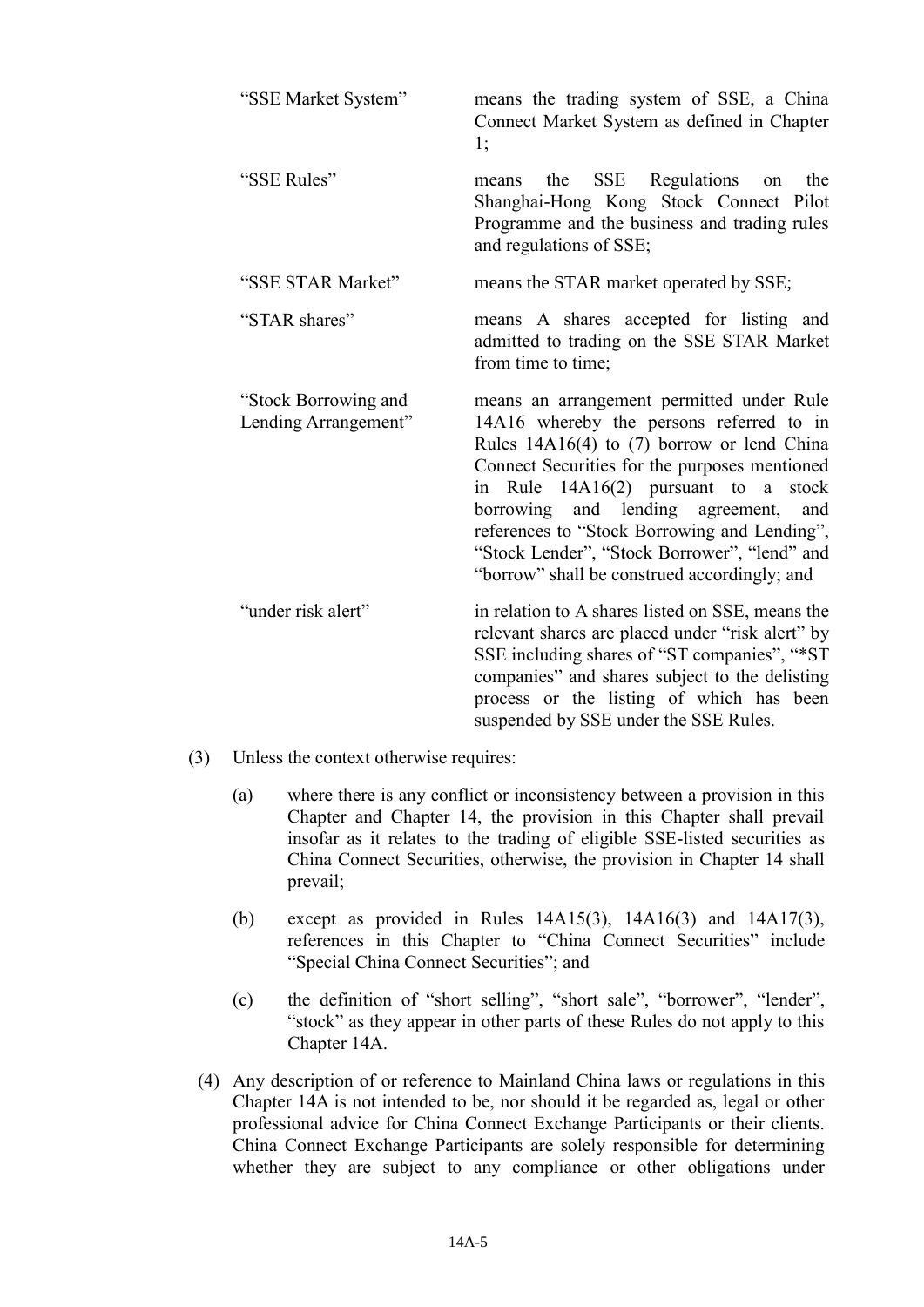applicable Mainland China laws or regulations, as may be amended from time to time, as a result of their use of the China Connect Service and are advised to seek their own professional advice.

# **Operational Hours of the China Connect Service in relation to SSE**

- 14A03. (1) Pursuant to the Exchange's powers under Rule 1415(1) (discretion to determine the operational hours), the operational hours of the China Connect Service in relation to SSE are set out in Rules 14A03(3) to (5).
	- (2) The trading days and trading hours of SSE are set out below, which may be subject to change in accordance with the SSE Rules. Except (i) between 9:20 and 9:25; and (ii) between 14:57 and 15:00, SSE normally accepts order cancellation requests during its trading hours.

| <b>SSE</b> trading days                       | Monday to Friday ("T") except where $T$ is a public holiday<br>in Mainland China |  |
|-----------------------------------------------|----------------------------------------------------------------------------------|--|
| <b>Trading hours on</b><br>an SSE trading day | Opening Call Auction session in the morning : $09:15$ –<br>09:25                 |  |
|                                               | Continuous Auction session in the morning:<br>$09:30 -$<br>11:30                 |  |
|                                               | Continuous Auction session in the afternoon:<br>$13:00 -$<br>14:57               |  |
|                                               | Closing Call Auction session in the afternoon:<br>14:57<br>15:00                 |  |

- (2A) Without prejudice to Rule 14A03(2), the execution of trades in China Connect Securities is subject to the SSE Rules including the Circuit Breaker Provisions. Imposition of a SSE Circuit Breaker on any SSE trading day will result in the suspension of the execution of trades through the SSE Market System for such period or periods as set out in the Circuit Breaker Provisions. Further, the lifting of a SSE Circuit Breaker during a Continuous Auction session of any SSE trading day may result in trades being executed through call auction.
- (3) The trading days of the China Connect Service and the operational hours are set out below, which may be subject to change in accordance with Rule 1415.

| <b>CSC</b> trading days  | Monday to Friday ("T") except where:                                                                                              |  |
|--------------------------|-----------------------------------------------------------------------------------------------------------------------------------|--|
|                          | T is a public holiday in Mainland China or Hong<br>(a)<br>Kong; or                                                                |  |
|                          | banking services are not available in Mainland<br>(b)<br>China or Hong Kong on $T+1$ , the corresponding<br>money settlement day. |  |
| <b>Operational hours</b> | Morning session:<br>$09:10 - 11:30$                                                                                               |  |
|                          | Afternoon session:<br>$12:55 - 15:00$                                                                                             |  |

(a) If a CSC trading day falls on a day on which only half-day trading is available on the Exchange, the China Connect Service will remain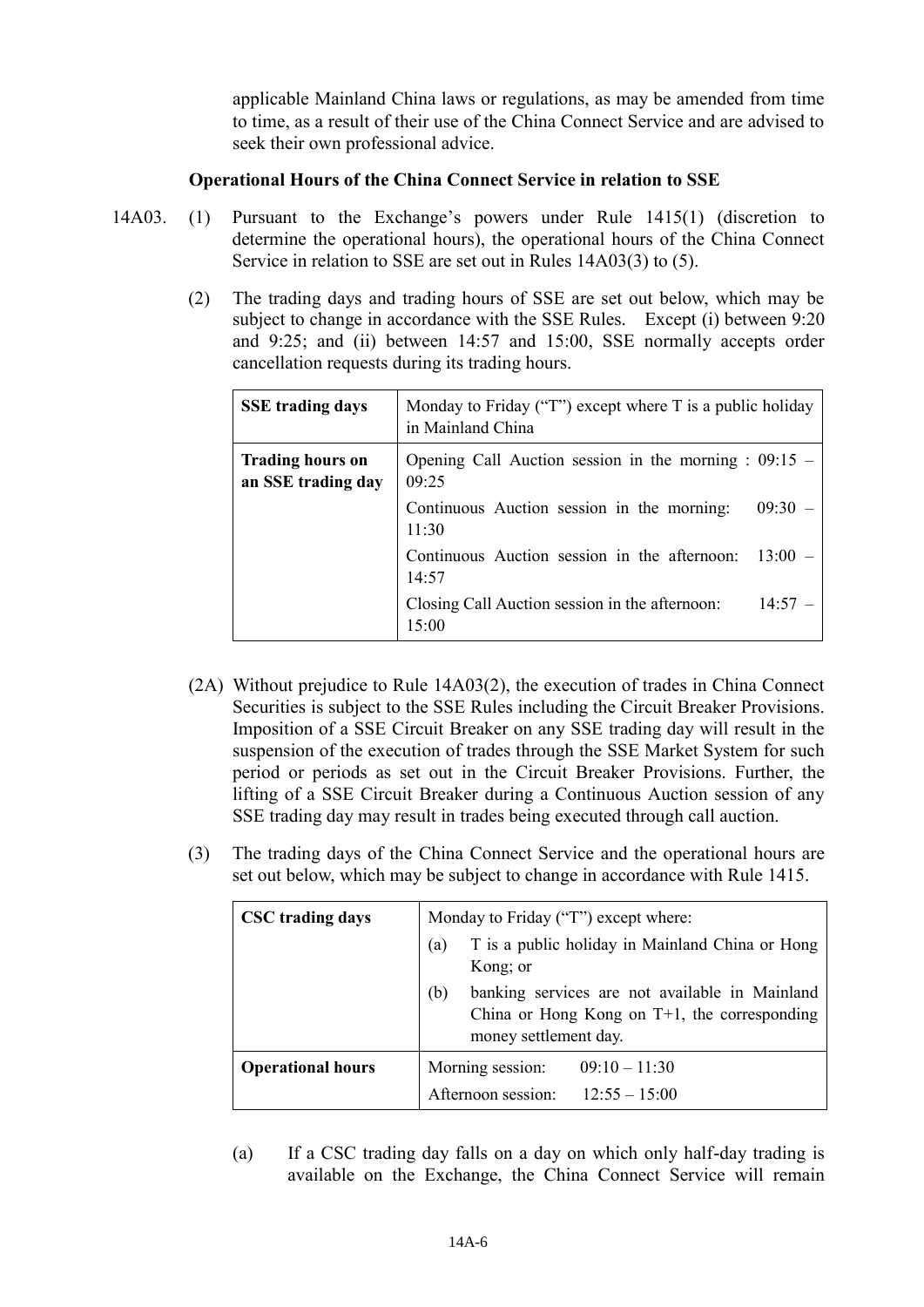available until the SSE Market closes on that day unless otherwise advised by the Exchange.

- (b) Unless otherwise determined or announced by the Exchange, China Connect Exchange Participants may input China Connect orders for transmission to the CSC on a CSC trading day starting from:
	- (i) 9:10 in respect of the SSE Opening Call Auction session in the morning;
	- (ii) 9:25 in respect of the SSE Continuous Auction session in the morning;
	- (iii) 12:55 in respect of the SSE Continuous Auction session in the afternoon; and
	- (iv) 14:57 in respect of the SSE Closing Call Auction session in the afternoon

This means that the CSC will normally accept China Connect orders five minutes before commencement of each SSE trading session except for the SSE Closing Call Auction session. Processing of China Connect orders in the SSE Market System normally starts at the beginning of each SSE trading session, as referred to in Rule 14A03(2).

(4) If a Typhoon Signal No. 8 or above is hoisted, Extreme Conditions are announced or Black Rainstorm Warning is issued in Hong Kong on a CSC trading day, the operational hours will be adjusted as set out below:

| <b>Hoisting Time</b> | <b>Service Availability</b>                                                                                                                                                                                                                                                                                                                                |
|----------------------|------------------------------------------------------------------------------------------------------------------------------------------------------------------------------------------------------------------------------------------------------------------------------------------------------------------------------------------------------------|
| <b>Before 09:15</b>  | Subject to Rule $14A03(4)(c)$ , no service available.                                                                                                                                                                                                                                                                                                      |
| At or after $09:15$  | Normal service will be available for 15 minutes after<br>announcement of the hoisting of the relevant Typhoon<br>Signal. During this period, China Connect Exchange<br>Participants may input or cancel China Connect orders.<br>After this period, CSC will only accept cancellation of<br>China Connect orders until the end of that SSE trading<br>day. |

(a) Hoisting of Typhoon Signal No. 8 (or above)

#### (aa) Announcement of Extreme Conditions

| <b>Announcement Time</b> | <b>Service Availability</b>                                                                                                                                                                                                                                                                                                    |
|--------------------------|--------------------------------------------------------------------------------------------------------------------------------------------------------------------------------------------------------------------------------------------------------------------------------------------------------------------------------|
| Before 09:15             | Subject to Rule $14A03(4)(c)$ , no service available.                                                                                                                                                                                                                                                                          |
| At or after $09:15$      | Normal service will be available for 15 minutes after<br>announcement of Extreme Conditions. During this period,<br>China Connect Exchange Participants may input or cancel<br>China Connect orders. After this period, CSC will only<br>accept cancellation of China Connect orders until the end<br>of that SSE trading day. |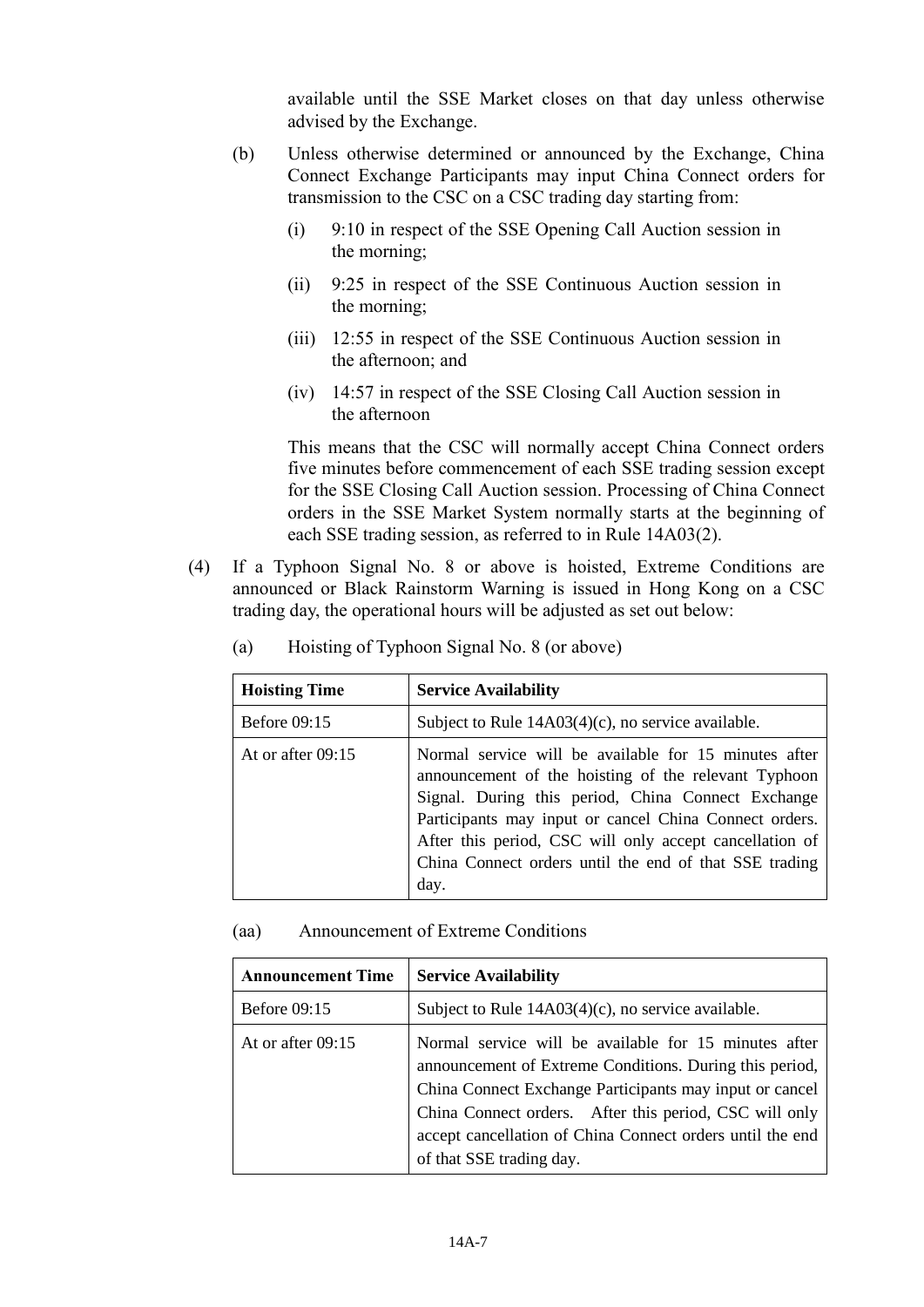(b) Issuance of Black Rainstorm Warning

| <b>Issuing Time</b>       | <b>Service Availability</b>                           |
|---------------------------|-------------------------------------------------------|
| Before $09:00$            | Subject to Rule $14A03(4)(c)$ , no service available. |
| $\vert$ At or after 09:00 | Normal service available                              |

(c) Lowering of Typhoon Signal No. 8 or Cancellation of Extreme Conditions or Black Rainstorm Warning

| <b>Lowering/Cancellation Time</b> | <b>Service Commencement or Resumption</b><br>Time |
|-----------------------------------|---------------------------------------------------|
| At or before $07:00$              | 09:10                                             |
| After $07:00$ to $07:30$          | 09:25                                             |
| After $07:30$ to $08:00$          | 10:00                                             |
| After 08:00 to 08:30              | 10:30                                             |
| After $08:30$ to $09:00$          | 11:00                                             |
| After $09:00$ to $11:00$          | 12:55                                             |
| After $11:00$ to $11:30$          | 13:30                                             |
| After 11:30 to 12:00              | 14:00                                             |
| After $12:00$                     | No service available                              |

For the avoidance of doubt, where service commences or resumes after lowering of Typhoon Signal No.8 or cancellation of Extreme Conditions or Black Rainstorm Warning, the trading status will follow the trading session of the SSE as referred to in Rules 14A03(2) and 14A03(2A). This means that where service commences or resumes at 9:25 or thereafter, there will be no Opening Call Auction trading on that day.

(5) If Shanghai is or may be affected by severe weather conditions on a CSC trading day and an announcement on the adjustment of SSE trading hours is made by SSE, the Exchange will, as soon as practicable after SSE issues an announcement, publish a corresponding announcement on the HKEX website or through such other means as the Exchange considers appropriate, informing the market of the adjustment to the operational hours of the China Connect Service.

# **SSE-listed Securities as China Connect Securities**

- 14A04. (1) Pursuant to the Exchange's powers under Rule 1407 (power to accept securities as China Connect Securities), securities which meet the criteria set out in Rule 14A04(2) shall, subject to Rules 14A04(3) and (4), be accepted as China Connect Securities and be eligible for China Connect buy orders and China Connect sell orders.
	- (2) Unless the Exchange otherwise determines, SSE-listed securities set out below will be accepted as China Connect Securities: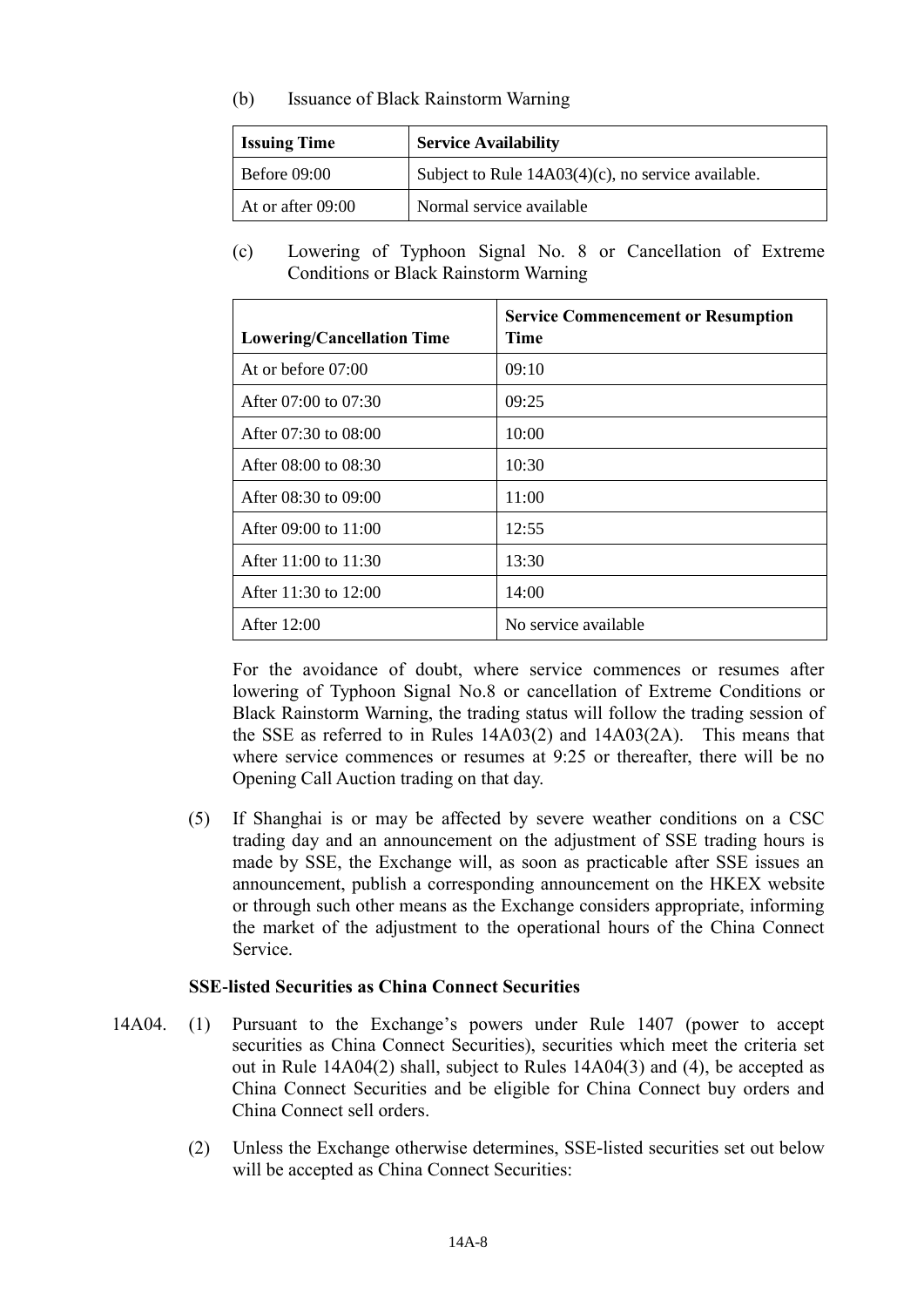- (a) constituent stocks of SSE180 Index;
- (b) constituent stocks of SSE380 Index; or
- (c) A shares listed on SSE that are not constituent stocks of the SSE 180 Index or SSE 380 Index but which have corresponding H shares accepted for listing and trading on the Exchange,

provided that:

- (i) they are not traded on SSE in currencies other than RMB; and
- (ii) they are not under risk alert.
- (3) Unless the Exchange otherwise determines, the timing of acceptance of any securities as China Connect Securities shall follow Rule 14A04(4). Further, without prejudice to its powers under Rules 1407 and 1409, the Exchange will include and exclude securities as China Connect Securities based on the criteria set out in Rule  $14A04(2)$ , the adjustments made to the SSE 180 Index and SSE 380 Index, the timing at which relevant A shares and H shares are listed on or delisted from SSE and/or the Exchange, and the timing at which relevant A shares are placed under risk alert or released from risk alert.
- (4) (a) For SSE-listed A shares which meet the criteria set out in Rule  $14A04(2)(a)$  or (b), the A shares will be accepted as China Connect Securities after the criteria are met but if there are corresponding H shares listed or to be listed on the Exchange, the A shares will only be accepted after the price stabilization period of the relevant H shares has ended or expired.
	- (b) For SSE-listed A shares referred to in Rule  $14A04(2)(c)$ :
		- (i) where the corresponding H shares are listed on the Exchange after the A shares have been listed and traded on SSE for at least 10 trading days, the A shares will be accepted as China Connect Securities after the price stabilization period of the corresponding H shares has ended or expired; and
		- (ii) where the corresponding H shares are listed on the Exchange on or before the tenth trading day of the initial listing of the A shares, the A shares will be accepted as China Connect Securities after they have been traded on the SSE for 10 trading days and after the price stabilization period of the corresponding H shares has ended or expired, whichever is later.
- (5) The Exchange will publish a list of China Connect Securities in respect of SSE in accordance with Rule 1409(1)(a) based on the criteria and principles set out in this Rule. For the avoidance of doubt, no SSE-listed securities are eligible for China Connect buy orders or China Connect sell orders unless and until such securities have been included in the list of China Connect Securities published by the Exchange.

#### **SSE-listed Securities as Special China Connect Securities**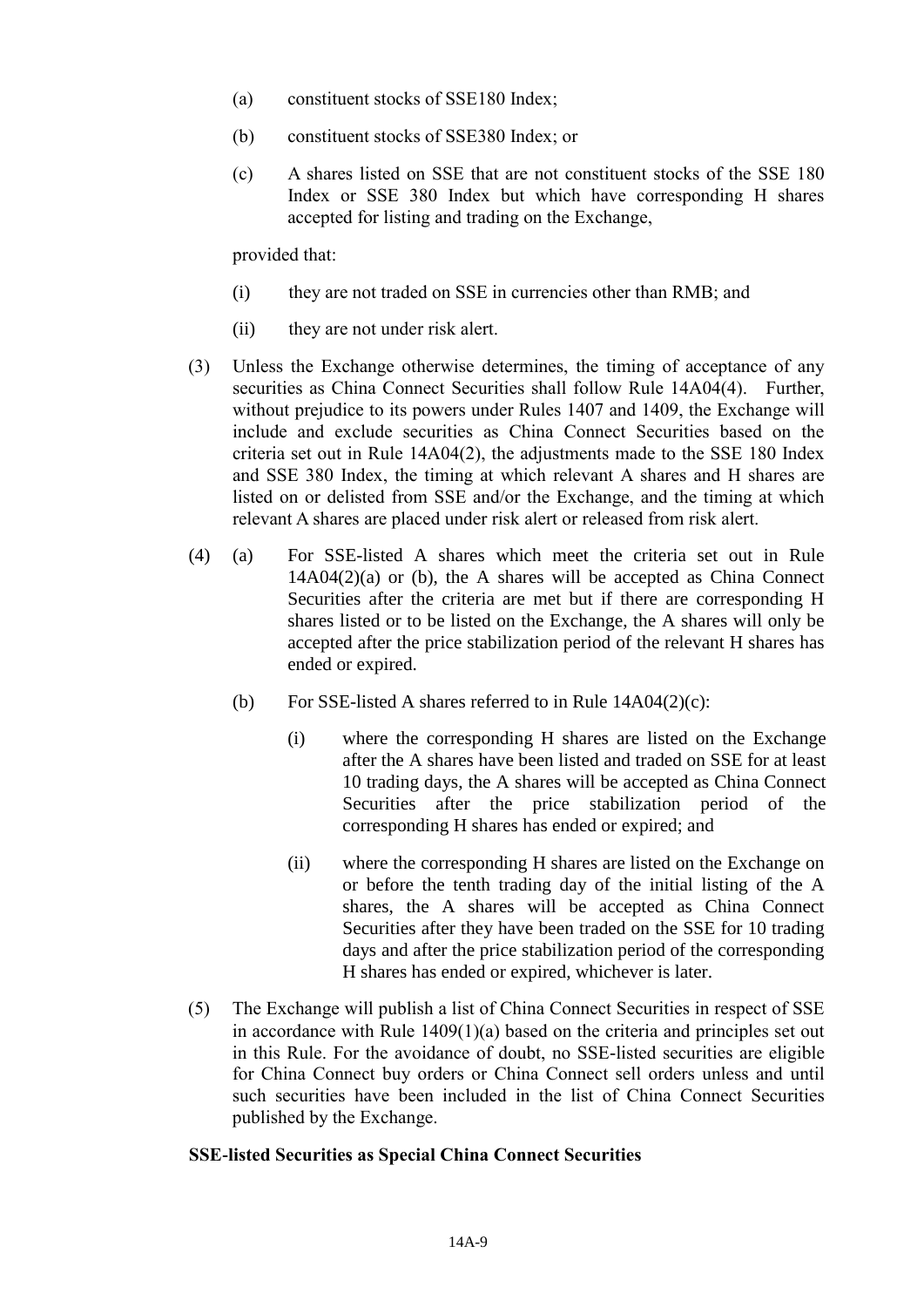- 14A05. (1) Pursuant to the Exchange's power under Rule 1408 (power to accept or designate securities as Special China Connect Securities), the securities referred to in Rules 14A05(2) and (3) shall be accepted and designated as Special China Connect Securities and be eligible only for China Connect sell orders and not for China Connect buy orders.
	- (2) Unless the Exchange otherwise determines, the Exchange will accept or designate securities which cease to meet the eligibility criteria set out in Rule 14A04(2) as Special China Connect Securities provided that they remain listed on SSE. These include:
		- (a) shares accepted as China Connect Securities under Rule 14A04(2)(a) or (b) but which have subsequently ceased to meet the requirements specified in Rule 14A04(2)(a) or (b), as the case may be, and do not fall under Rule 14A04(2)(c);
		- (b) shares accepted as China Connect Securities under Rule 14A04(2)(c) but the H shares of which have been delisted from the Exchange, and the shares do not fall under Rule 14A04(2)(a) or (b); and
		- (c) shares accepted as China Connect Securities under Rule 14A04(2)(a), (b) or (c) but which have been placed under risk alert.
	- (3) In addition to Rule 14A05(2), where, as a result of any distribution of rights (including the right to subscribe for rights issues or open offers) or entitlements, conversion, takeover, other corporate actions or special circumstances arising from China Connect Securities, any China Connect Exchange Participant receives (whether as principal or agent through their or their China Connect CCASS Participant's account with HKSCC) any securities (including STAR shares) which are not already accepted as China Connect Securities, provided that such securities are listed on SSE and traded in RMB, the Exchange will accept or designate such securities as Special China Connect Securities.
	- (4) The Exchange will publish a list of Special China Connect Securities in respect of SSE in accordance with Rule 1409(1)(b) based on the principles set out in this Rule. For the avoidance of doubt, no SSE-listed securities are eligible for China Connect sell orders unless and until such securities have been included in the list of Special China Connect Securities by the Exchange.

#### **Trading Arrangements**

14A06. (1) Pursuant to the Exchange's powers under Rules 1417 (power to determine the order types), 1418 (power to stipulate quotation requirements) and 1430 (conditions and restrictions on the use of the China Connect Service), Rules 14A06(2) to (12) shall apply to the use of the China Connect Service for the trading of China Connect Securities listed on SSE.

#### **Quotation requirements and restrictions**

(2) China Connect orders shall comply with the quotation requirements and restrictions set out from time to time through publication on the HKEX website or such other means as the Exchange considers appropriate.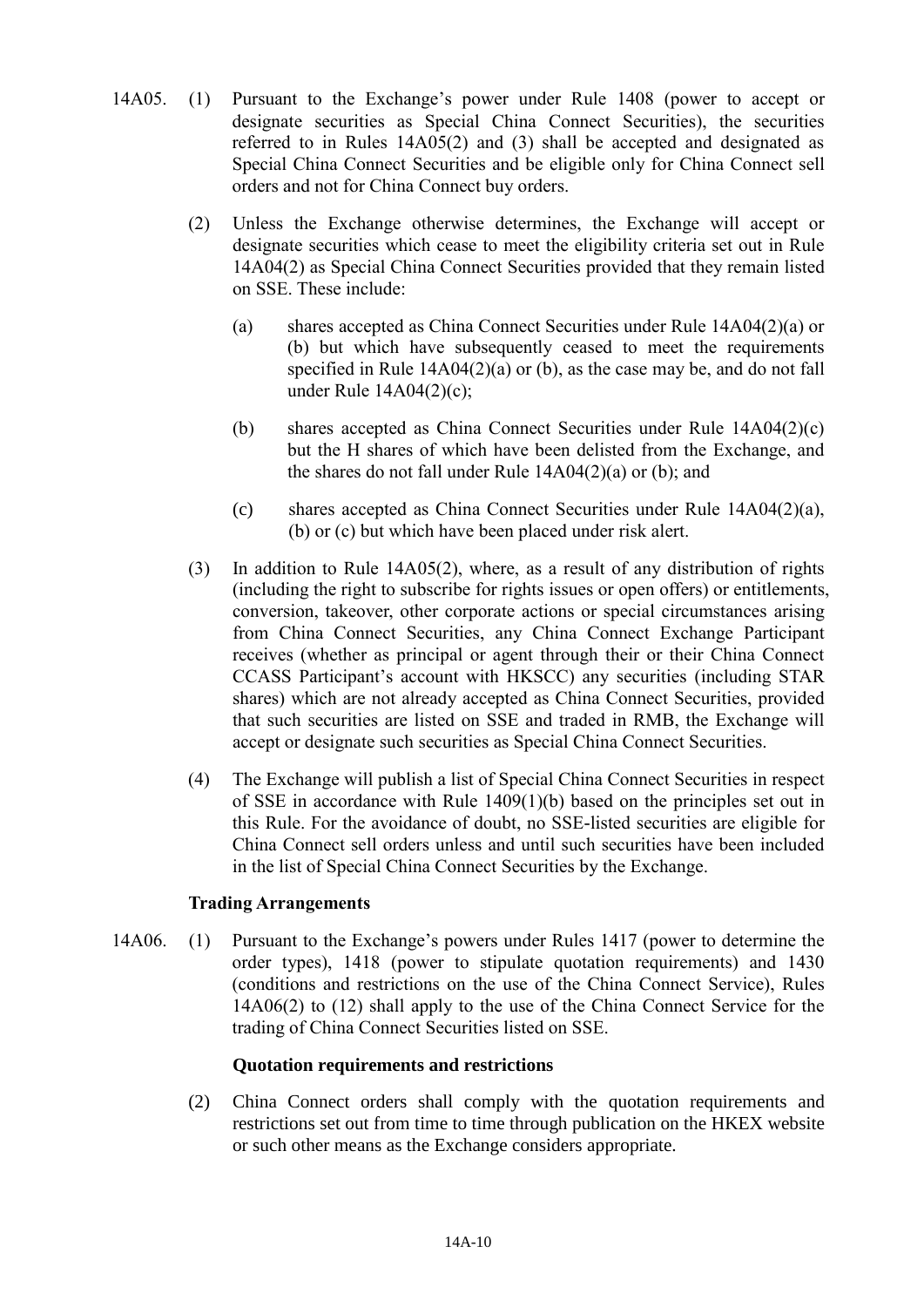#### **SPSA order**

- (2A) (a) A China Connect Exchange Participant who receives instructions from a client to sell China Connect Securities held in a Special Segregated Account shall, before inputting an SPSA order into the CSC, ensure that:
	- (i) the Special Segregated Account has been designated to the client and an SPSA ID has been assigned by CCASS to the Special Segregated Account in accordance with the CCASS Rules;
	- (ii) it has been authorized to execute on behalf of the client the sale of China Connect Securities in the specified Special Segregated Account; and
	- (iii) it has received confirmation from the client or has advised the client to ensure that there are sufficient China Connect Securities in the Special Segregated Account to settle the delivery obligations on the settlement day and, if the SPSA order is executed, the relevant China Connect Securities will be delivered to it or its CCASS GCP, as the case may be, for settlement.
	- (b) Subject to Rule 14A06(2A)(a), a China Connect Exchange Participant shall, when inputting an SPSA order into the CSC, indicate in such manner as the Exchange may from time to time determine the relevant SPSA ID and other details required by the Exchange. By inputting an SPSA order into the CSC, the China Connect Exchange Participant agrees and represents to the Exchange that it has complied with the requirements regarding SPSA orders set out in this Rule 14A06(2A).
	- (c) In this Rule 14A06(2A), references to "China Connect Exchange Participant" do not include the Exchange Participants referred to in Rule 590(1) (Exchange Participants trading through China Connect Exchange Participants). This Rule is not applicable to such Exchange Participants.

#### **Master SPSA order**

- (2B) (a) A China Connect Exchange Participant who receives instructions from a client which is a Master SPSA Holder to sell China Connect Securities held in one or more Special Segregated Accounts mapped to its Master SPSA ID shall, before inputting a Master SPSA order into the CSC, ensure that:
	- (i) a Master SPSA ID has been designated to the Master SPSA Holder;
	- (ii) it has been authorized to execute on behalf of the Master SPSA Holder the sale of China Connect Securities held under the mapped Special Segregated Accounts;
	- (iii) it has received pre-allocation instructions from the Master SPSA Holder in respect of the relevant China Connect Securities; and
	- (iv) it has received confirmation from the Master SPSA Holder or has advised the Master SPSA Holder to ensure that there are sufficient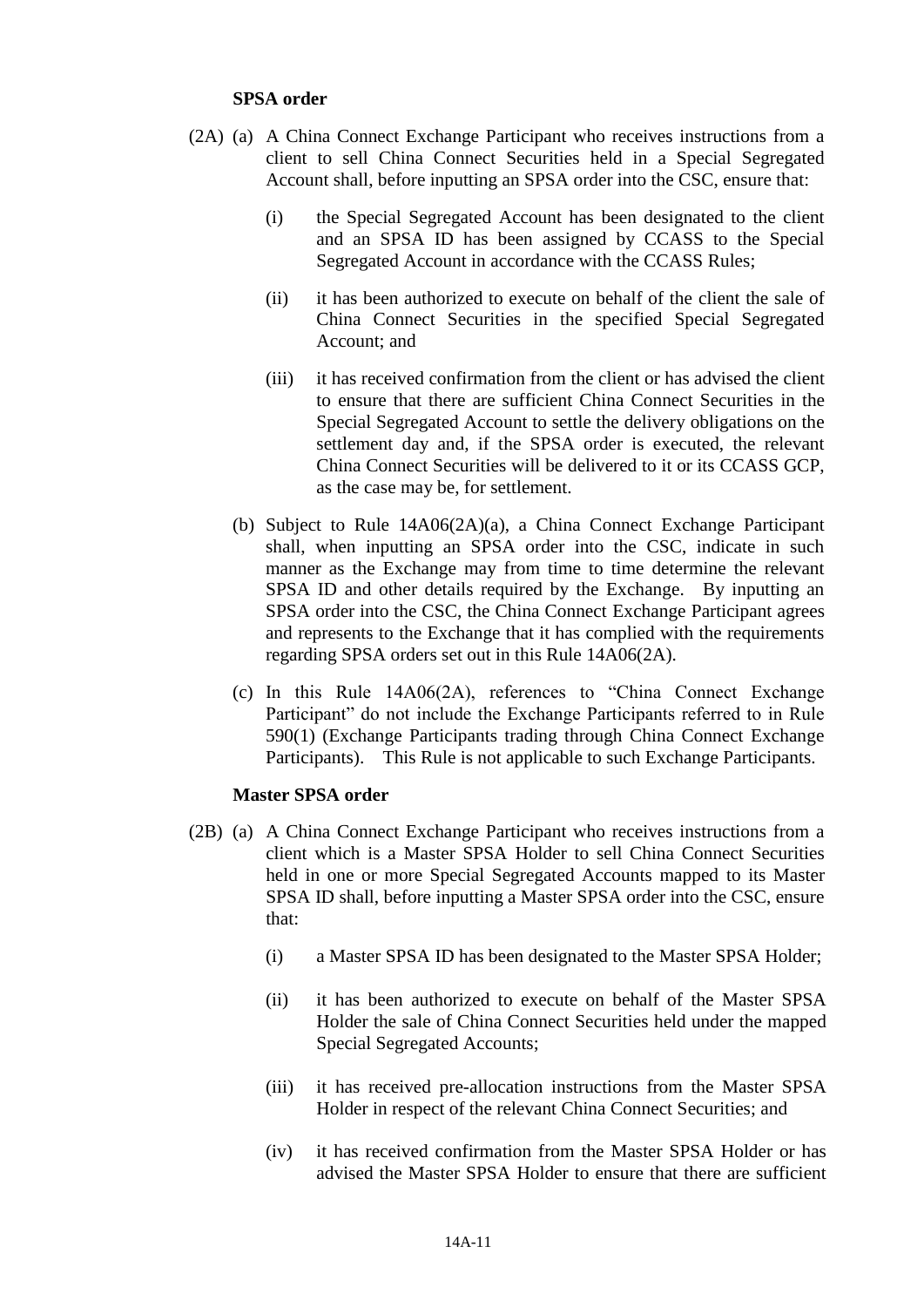China Connect Securities held under the mapped Special Segregated Accounts to settle the delivery obligations on the settlement day and, if the Master SPSA order is executed, the relevant China Connect Securities will be delivered to it or its CCASS GCP, as the case may be, for settlement.

- (b) Subject to Rule 14A06(2B)(a), a China Connect Exchange Participant shall, when inputting a Master SPSA order into the CSC, indicate in such manner as the Exchange may from time to time determine the relevant Master SPSA ID and other details required by the Exchange. By inputting a Master SPSA order into the CSC, the China Connect Exchange Participant agrees and represents to the Exchange that it has complied with the requirements regarding Master SPSA orders set out in this Rule 14A06(2B).
- (c) In this Rule 14A06(2B), references to "China Connect Exchange Participant" do not include the Exchange Participants referred to in Rule 590(1) (Exchange Participants trading through China Connect Exchange Participants). This Rule is not applicable to such Exchange Participants.

# **Odd lots**

(3) China Connect buy orders involving odd lots are not allowed. A sale of odd lots is allowed provided that the China Connect sell order relates to the sale of all, and not part, of the odd lots held in respect of a China Connect Security for a China Connect Exchange Participant or for a client (as the case may be).

# **No Turnaround Trading**

(4) China Connect Exchange Participants shall not sell or input any China Connect sell order in respect of any China Connect Securities which are the subject of the relevant China Connect buy order on the same CSC trading day, unless the Exchange otherwise determines. China Connect Exchange Participants shall also make appropriate arrangements to ensure that their clients will not sell or instruct it to sell any China Connect Securities which are the subject of the relevant China Connect buy order on the same CSC trading day. For the avoidance of doubt, this means that China Connect Exchange Participants must put in place appropriate measures to ensure that China Connect Securities purchased by or through it on a CSC trading day will not be sold on the same day whether as principal or as agent.

# **Pre-trade checking**

(5) As SSE will conduct pre-trade checking of all sell orders routed to the SSE Market System to ensure that there will be sufficient securities to settle delivery obligations on the settlement day assuming that all submitted sell orders will be executed, pre-trade checking procedures with respect to all China Connect sell orders will be applied by the Exchange and the SEHK Subsidiary to ensure that the relevant accounts have sufficient securities available for settlement before they are routed to the SSE Market System for execution.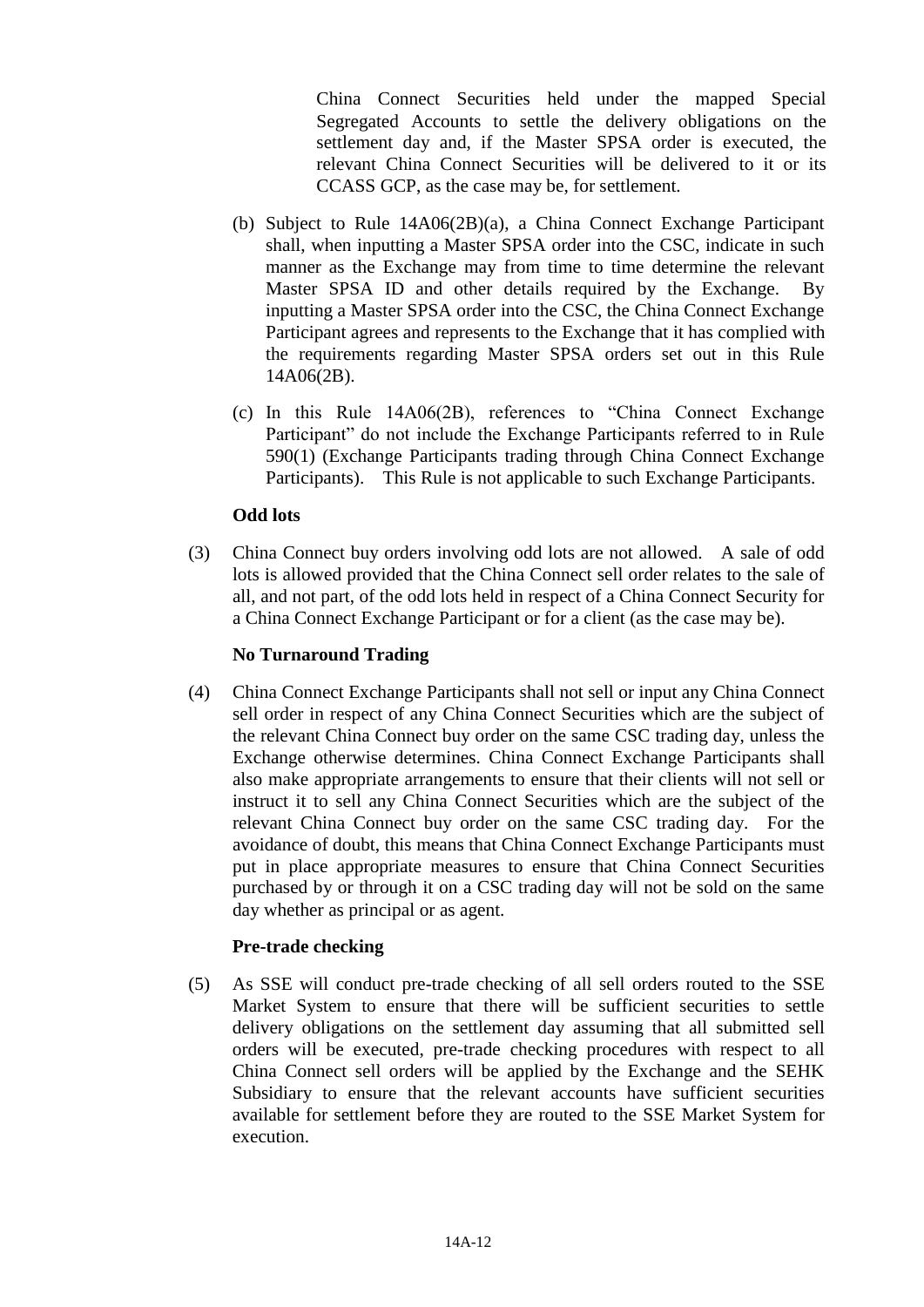- (6) In respect of a China Connect Exchange Participant who is a China Connect CCASS Clearing Participant, pre-trade checking of its China Connect sell orders will be conducted on the stock holding position of its designated CCASS stock account(s) in accordance with Rules  $14A06(8)(a)$ ,(c) and (d) except where the China Connect sell order is an SPSA order or a Master SPSA order, in which case Rule 14A06(7A) or Rule 14A06(7B), as the case may be, shall apply.
- (7) In respect of a China Connect Exchange Participant who is not a China Connect CCASS Clearing Participant, pre-trade checking of its China Connect sell orders will, unless such order is an SPSA order or a Master SPSA order, be conducted on the stock holding position of the CCASS stock account(s) that has been designated to it by its duly appointed CCASS GCP for the settlement of its China Connect Securities Trades. Pre-trade checking of its China Connect sell orders will be conducted in accordance with Rules 14A06(8)(a), (c) and (d) except where the China Connect sell order is an SPSA order or a Master SPSA order, in which case Rule 14A06(7A) or Rule 14A06(7B), as the case may be, shall apply.
- (7A) In respect of an SPSA order input by a China Connect Exchange Participant, pre-trade checking will be conducted on the stock holding position of the Special Segregated Account with the assigned SPSA ID when it inputs the SPSA order in accordance with Rules 14A06(8)(b), (c) and (d).
- (7B) In respect of a Master SPSA order input by a China Connect Exchange Participant, pre-trade checking will be conducted on the aggregate stock holding position of all the Special Segregated Accounts mapped to the assigned Master SPSA ID when it inputs the Master SPSA order in accordance with Rules 14A06(8)(b), (c) and (d).
- (8) (a) Subject to Rule 14A06(8)(c) and any sellable balance adjustments made for the purpose of pre-trade checking under the CCASS Rules, the total number of shares which can be the subject of China Connect sell orders (other than SPSA orders and Master SPSA orders) in respect of each China Connect Security on a CSC trading day shall not exceed the total stock holding position in respect of the same China Connect Security as shown in the relevant designated CCASS stock account(s) referred to in Rule 14A06(6) or (7) immediately before the commencement of operation of the China Connect Service on that CSC trading day.
	- (b) Subject to Rule 14A06(8)(c) and any sellable balance adjustments made for the purpose of pre-trade checking under the CCASS Rules:
		- (i) the total number of shares which can be the subject of SPSA orders in respect of each China Connect Security in a Special Segregated Account on a CSC trading day shall not exceed the total stock holding position in respect of the same China Connect Security as shown in the relevant Special Segregated Account referred to in Rule 14A06(7A) immediately before the commencement of operation of the China Connect Service on that CSC trading day; and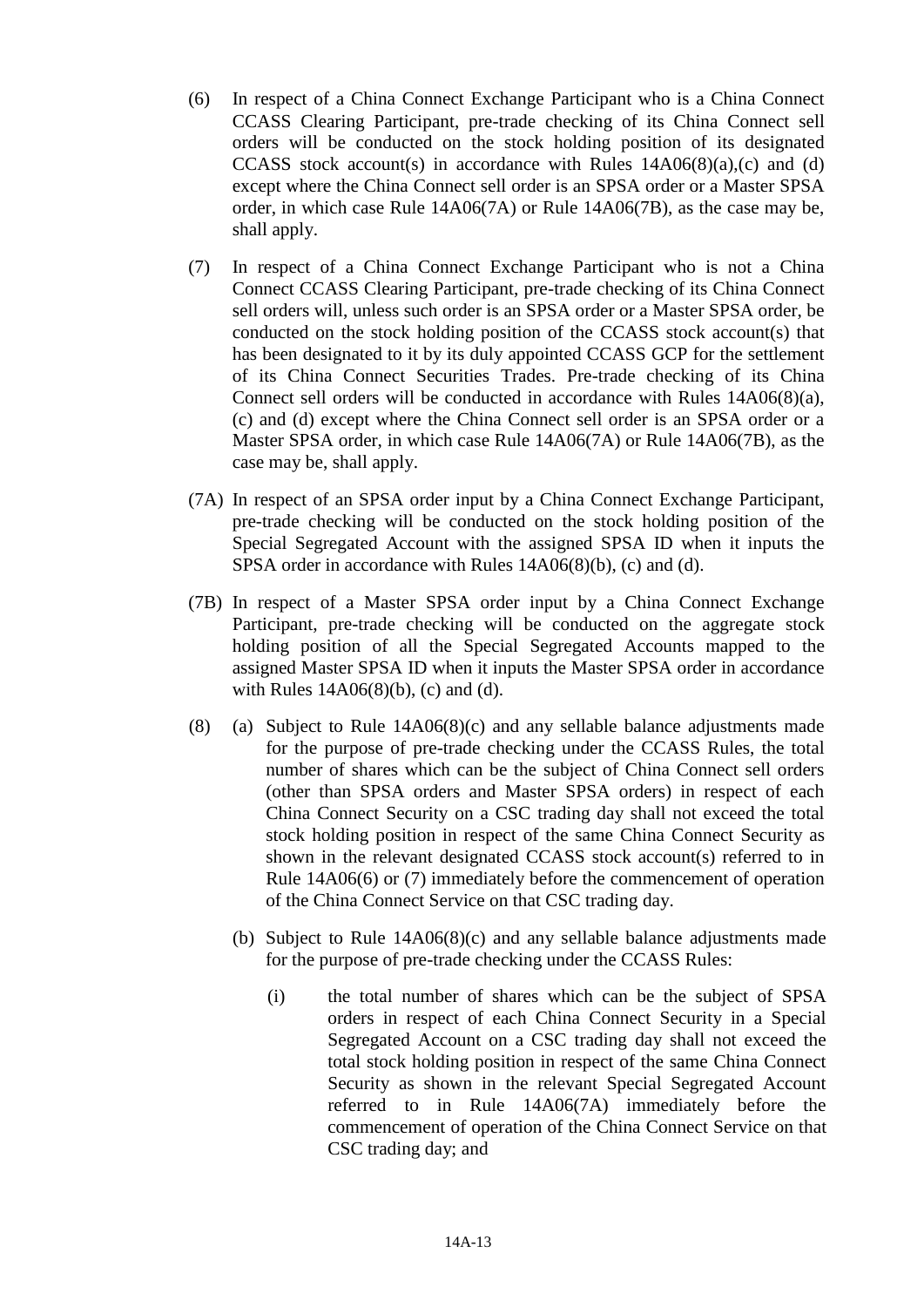- (ii) the total number of shares which can be the subject of Master SPSA orders in respect of each China Connect Security in the Special Segregated Accounts which are mapped to a Master SPSA ID on a CSC trading day shall not exceed the aggregate stock holding position in respect of the same China Connect Security as shown in all the Special Segregated Accounts mapped to the assigned Master SPSA ID referred to in Rule 14A06(7B) immediately before the commencement of operation of the China Connect Service on that CSC trading day.
- (c) In respect of overdue short stock positions in China Connect Securities of a China Connect CCASS Clearing Participant under the CNS System which are outstanding for settlement on the due date where such China Connect CCASS Clearing Participant is a China Connect Exchange Participant, HKSCC will request the Exchange to deduct the overdue short stock position quantities from the sellable balances of such China Connect CCASS Clearing Participant on the next CSC trading day, and if such China Connect CCASS Clearing Participant is a CCASS GCP of any China Connect Exchange Participant(s), from the sellable balances of each of such China Connect Exchange Participant(s) on the next CSC trading day. If such overdue short stock positions are, or are alleged by such China Connect CCASS Clearing Participant to be, caused in whole or in part by an SPSA Delivery Failure, the sellable balances of such China Connect CCASS Clearing Participant, and/or the relevant China Connect Exchange Participant(s) and the relevant Special Segregated Accounts will be adjusted in accordance with the CCASS Rules. In the event of an SPSA Delivery Failure under a Master SPSA ID, the sellable balance with respect to the relevant China Connect Securities that were the subject of the SPSA Delivery Failure or the sellable balances of all the China Connect Securities under such Master SPSA ID may be reduced to zero on the next CSC trading day or for such longer period in accordance with the CCASS Rules.
- (d) Any China Connect sell order input by a China Connect Exchange Participant which may, upon execution, exceed the relevant total stock holding positions mentioned in Rule 14A06(8)(a) or (b) above will (subject to Rule 14A06(8)(c) and any sellable balance adjustments made for the purpose of pre-trade checking under the CCASS Rules) be rejected.
- (9) To enable the Exchange and the SEHK Subsidiary to apply the pre-trade checking procedures, HKSCC will, in accordance with the CCASS Rules and subject to Rule 14A06(8)(c) and any sellable balance adjustments made for the purpose of pre-trade checking under the CCASS Rules, reproduce and replicate the stock holding records of the CCASS stock accounts (both client and house account positions) referred to in Rules 14A06(6) and (7) and the Special Segregated Accounts referred to in Rule 14A06(7A) and Rule 14A06(7B), and transmit the information to the CSC before the commencement of operation of the China Connect Service on each CSC trading day. Each China Connect Exchange Participant agrees to and authorizes the reproduction, replication and transmission of its stock holding records as mentioned above for the purpose of enabling the Exchange and the SEHK Subsidiary to carry out the pre-trade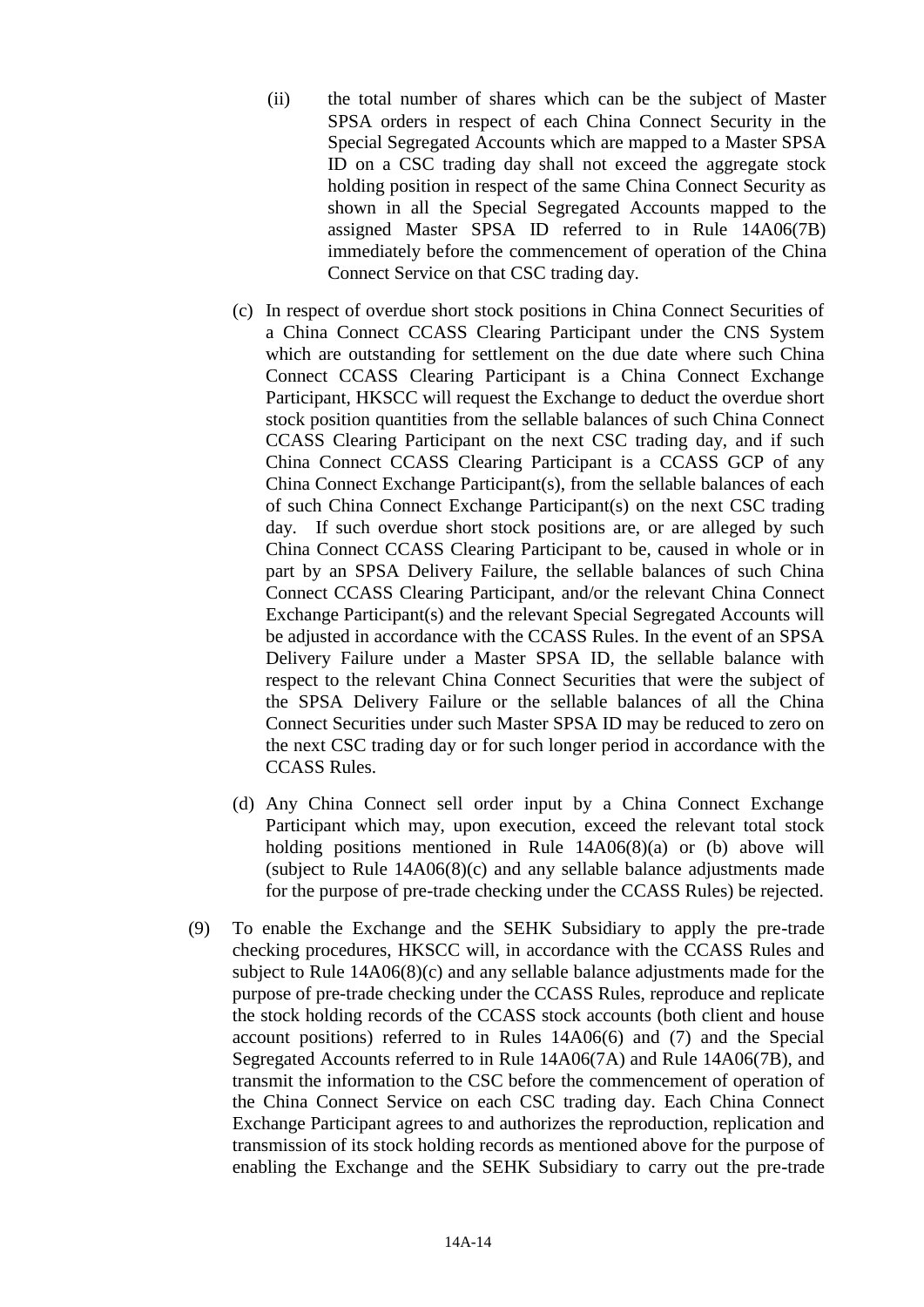checking procedures. In respect of Special Segregated Accounts (whether under SPSA ID or Master SPSA ID), each China Connect Exchange Participant who is authorized to execute on behalf of its clients (including the Master SPSA Holder where applicable) sale of China Connect Securities in the Special Segregated Accounts, acknowledges and confirms that its clients (including the Master SPSA Holder where applicable) have authorized the reproduction, replication and transmission of the stock holding records of the Special Segregated Accounts as mentioned above for the purpose of enabling the Exchange and the SEHK Subsidiary to carry out the pre-trade checking procedures.

(10) Consistent with Rule 1421(2), China Connect Exchange Participants shall put in place appropriate arrangements to ensure that (a) in respect of an SPSA order, Rule 14A06(2A) will be complied with and in respect of a Master SPSA order, Rule 14A06(2B) will be complied with, respectively, before the placing of the order; and (b) in respect of a China Connect sell order (other than an SPSA order or a Master SPSA order), there are sufficient China Connect Securities in the relevant client account or house account, as applicable, within CCASS before placing the order for the account of their client or for their own account, as the case may be. Upon matching of a China Connect sell order on the SSE Market System, the relevant number of China Connect Securities recorded in the relevant account referred to in 14A06(8)(a) above or the relevant Special Segregated Account(s), as the case may be, will be used for stock settlement in accordance with the CCASS Rules.

### **Input and cancellation of China Connect orders while a SSE Circuit Breaker is in effect**

- (10A) (a) Unless otherwise determined by the Exchange, where the Circuit Breaker Provisions allow orders in respect of China Connect Securities to be received or transmitted to the SSE Market System during the period when a SSE Circuit Breaker is in effect, China Connect Exchange Participants may input China Connect orders through the China Connect Service during such period as usual. Notwithstanding this, China Connect Exchange Participants accept that imposition of a SSE Circuit Breaker on any SSE trading day will result in the suspension of trade execution through the SSE Market System as referred to in Rule 14A03(2A).
	- (b) Unless otherwise determined by the Exchange, where the Circuit Breaker Provisions allow orders in respect of China Connect Securities to be cancelled during the period when a SSE Circuit Breaker is in effect, China Connect Exchange Participants may input order cancellation requests through the China Connect Service during such period as usual. Notwithstanding this, as is provided in Rule 1422, no China Connect order is regarded as cancelled unless and until a cancellation confirmation has been issued by the SSE Market System and neither the Exchange nor the SEHK Subsidiary shall have any liability in the event that a China Connect order which a China Connect Exchange Participant has required be cancelled is not cancelled for any reason whatsoever.

#### **Suspension of trading on A shares and H shares**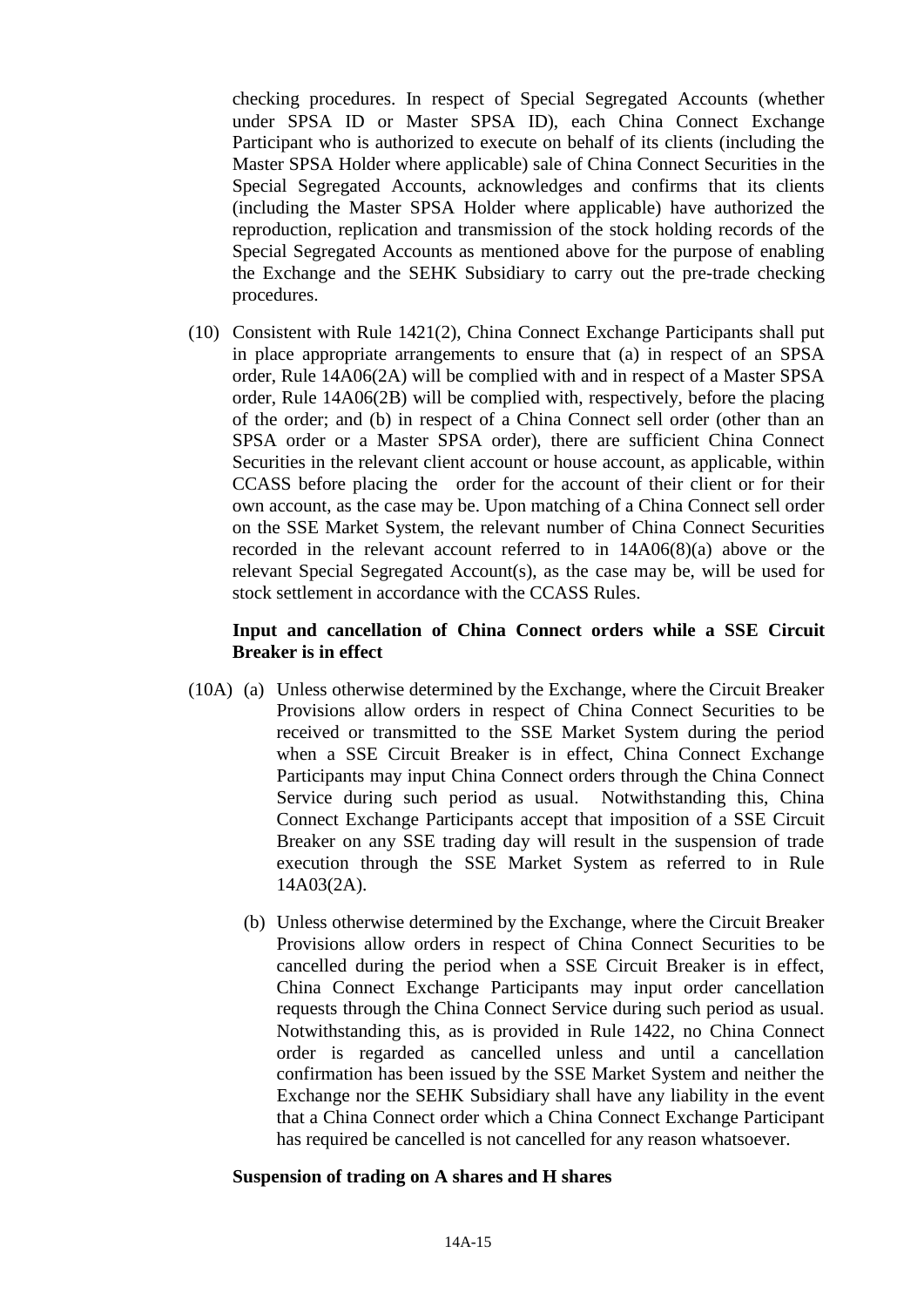(11) Where any H shares with corresponding A shares accepted as China Connect Securities are suspended from trading on the Exchange but the China Connect Securities are not suspended from trading on the SSE, the China Connect Service will normally remain available for routing China Connect sell orders and China Connect buy orders for such China Connect Securities to the SSE Market System for execution. The Exchange, however, reserves its discretion to restrict or suspend the China Connect Service for trading in such China Connect Securities and will publish an announcement on the HKEX website or through such other means as it considers appropriate accordingly. For the avoidance of doubt, the Exchange will restrict or suspend the China Connect Service for trading in such China Connect Securities if it is so directed or required by a relevant governmental or regulatory body.

### **Review of Sales/Purchases**

(12) A China Connect Exchange Participant shall review all sales and purchases of China Connect Securities at the end of each SSE trading session on each CSC trading day and shall report any discrepancy, erroneous transaction or complaint to the Exchange at such time and in such manner as the Exchange may prescribe from time to time.

### **Trading of STAR shares**

- (13) The Exchange may from time to time, as it may determine or as directed by the Commission, prescribe, change, supplement or remove any requirements, conditions, restrictions and arrangements in relation to the use of the China Connect Service for trading STAR shares through publication on the HKEX website or such other means as the Exchange considers appropriate. China Connect Exchange Participants shall comply with the requirements, conditions, restrictions and arrangements in all respects.
- (14) (a) Except as provided in Rule 14A06(14)(b), only institutional professional investors are allowed to buy or sell STAR shares which are accepted as China Connect Securities (other than Special China Connect Securities which are eligible for sell orders only) through the China Connect Service.
	- (b) Where, as a result of any distribution of rights (including the right to subscribe for rights issues open offers) or entitlements, conversion, takeover, other corporate actions or special circumstances arising from China Connect Securities, China Connect Exchange Participants receive (whether as principal or agent for their client and whether or not such client is an institutional professional investor) through their or their China Connect CCASS Participant's account with HKSCC any STAR shares, China Connect Exchange Participants may sell such STAR shares which are accepted or designated by the Exchange as China Connect Securities under Rule 14A04(1) or Special China Connect Securities under Rule 14A05(3) through the China Connect Service.
- (15) Each China Connect Exchange Participant shall implement appropriate and effective measures and take reasonable steps to ensure compliance with Rules 14A06(13) and (14), including but not limited to (a) not accepting any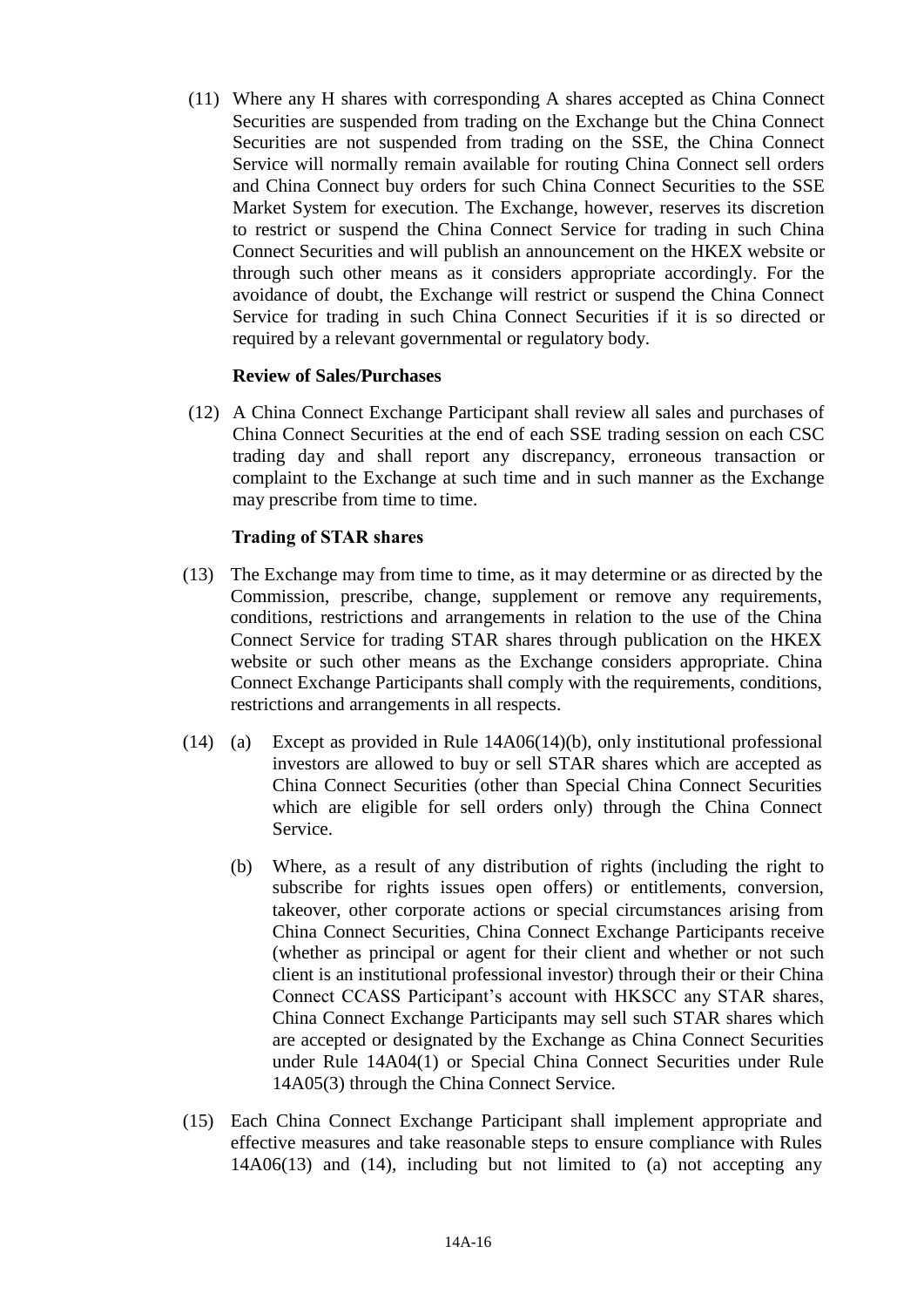instruction to buy STAR shares or inputting any China Connect buy order for STAR shares for any direct client of the China Connect Exchange Participant unless it is reasonably satisfied that the client is an institutional professional investor; and (b) where such client is (i) an intermediary (as defined in the Ordinance); or (ii) a person which carries on business outside Hong Kong in an activity in respect of which it is regulated overseas and which, if carried on in Hong Kong, would constitute a regulated activity under the Ordinance, requiring such client to ensure that only institutional professional investors are allowed to buy STAR shares which are accepted as China Connect Securities through the China Connect Service.

### **Quotas on SSE-listed Securities as China Connect Securities**

14A07. (1) Pursuant to the Exchange's powers under Rules 1426 (discretion to prescribe quota limits and controls), 1427 (discretion to take actions to ensure compliance with quota controls) and 1428(2) (power to set price restrictions to block the input of artificial China Connect orders), the Daily Quota and quota monitoring and management provisions under Rules 14A07(2) to (14) shall apply.

# **Daily Quota**

- (2) The Daily Quota shall apply to the trading of China Connect Securities through the use of the China Connect Service.
- (3) [Repealed]
- (4) [Repealed]
- (5) [Repealed]
- (6) The Daily Quota limits the maximum value of all the China Connect Securities Buy Trades that can be executed by all the China Connect Exchange Participants in respect of all the China Connect Securities through the China Connect Service on each CSC trading day. The Daily Quota Balance is monitored on a real-time basis during the operational hours and is calculated based on the following formula:

**Daily Quota Balance** = Daily Quota – value of China Connect buy orders + value of China Connect Securities Sell Trades + value of China Connect buy orders that have been cancelled or rejected + difference between the execution price and the specified price in respect of those China Connect buy orders that have been executed at a better price than the specified price

- (7) [Repealed]
- (8) The Daily Quota shall apply to each CSC trading day. Regardless of the level of the Daily Quota Balance at the end of a CSC trading day, the Daily Quota Balance will not be carried forward for utilization on the following or subsequent CSC trading days.
- (9) In respect of each CSC trading day, if the Daily Quota Balance drops to zero or below (i.e. if the Daily Quota is fully utilized):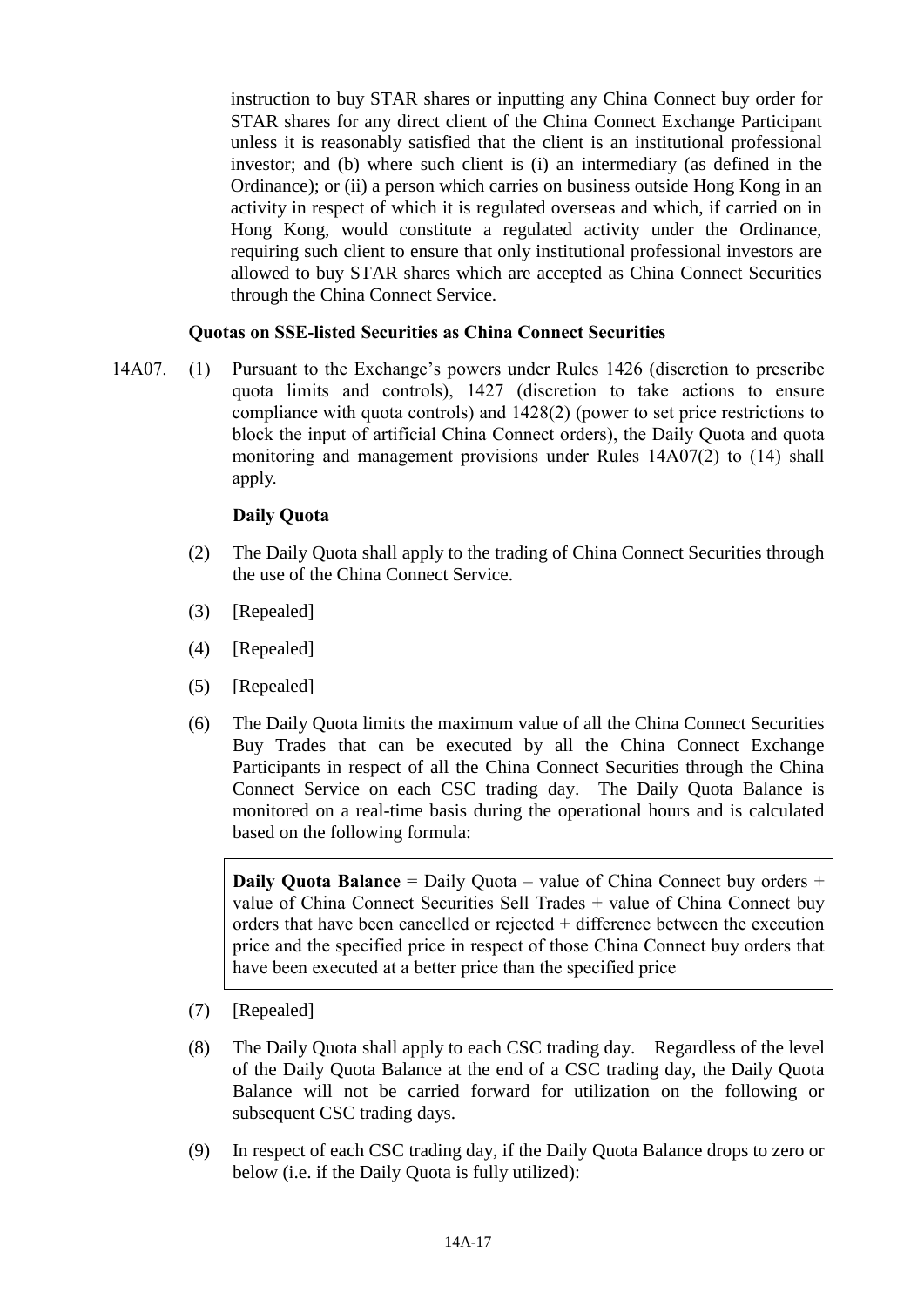- (a) during the SSE Opening Call Auction session and before commencement of the SSE Continuous Auction session in the morning at 9:30, China Connect buy orders input after the time at which the Daily Quota Balance drops to zero or below will not be accepted by the CSC, but China Connect buy orders input before such time will not be affected and will be transmitted by the CSC to the SSE Market System for execution in the usual manner. Only if the Daily Quota Balance resumes to a positive level before commencement of the SSE Continuous Auction session in the morning will new China Connect buy orders be accepted by CSC; and
- (b) after commencement of the SSE Continuous Auction session in the morning at 9:30 and before the end of the SSE Closing Call Auction session at 15:00, no China Connect buy orders will be accepted for the rest of the CSC trading day unless the Exchange otherwise determines, but China Connect buy orders input before the time at which the Daily Quota Balance drops to zero or below will not be affected and will be transmitted by the CSC to the SSE Market System for execution in the usual manner.
- (10) For the avoidance of doubt:
	- (a) references in the formula in Rule 14A07(6) to "China Connect buy orders", "China Connect Securities Buy Trades" and "China Connect Securities Sell Trades" do not include the value of any transaction fees, taxes, levies or stamp duties payable or collected in respect of such orders or trades; and
	- (b) only China Connect buy orders will be subject to quota controls under this Rule. Unless otherwise determined by the Exchange, China Connect sell orders will be accepted by the CSC during the operational hours of a CSC trading day and will not be affected by the level of the Daily Quota Balance.
- (11) The following table summarizes the treatment of China Connect orders as described in Rules 14A07(6) to (10) depending on the Daily Quota Balance on a given CSC trading day:

|                                                                                                                                    | <b>Daily Quota Balance</b><br>drops to zero or below<br><b>before 09:30</b>                              | <b>Daily Quota Balance</b><br>drops to zero or below at<br>or after 09:30                                                               |
|------------------------------------------------------------------------------------------------------------------------------------|----------------------------------------------------------------------------------------------------------|-----------------------------------------------------------------------------------------------------------------------------------------|
| <b>China Connect sell</b><br>order                                                                                                 | Accepted                                                                                                 | Accepted                                                                                                                                |
| <b>China Connect buy</b><br>order submitted after<br>the time at which the<br><b>Daily Quota Balance</b><br>drops to zero or below | Not accepted<br>(unless and until the Daily<br>Quota Balance becomes<br>larger than zero before<br>09:30 | Not accepted for the rest<br>of the CSC trading day<br>(unless the Exchange)<br>otherwise determines<br>pursuant to Rule<br>14A07(9)(b) |
| <b>China Connect buy</b><br>orders submitted                                                                                       | Not affected                                                                                             | Not affected                                                                                                                            |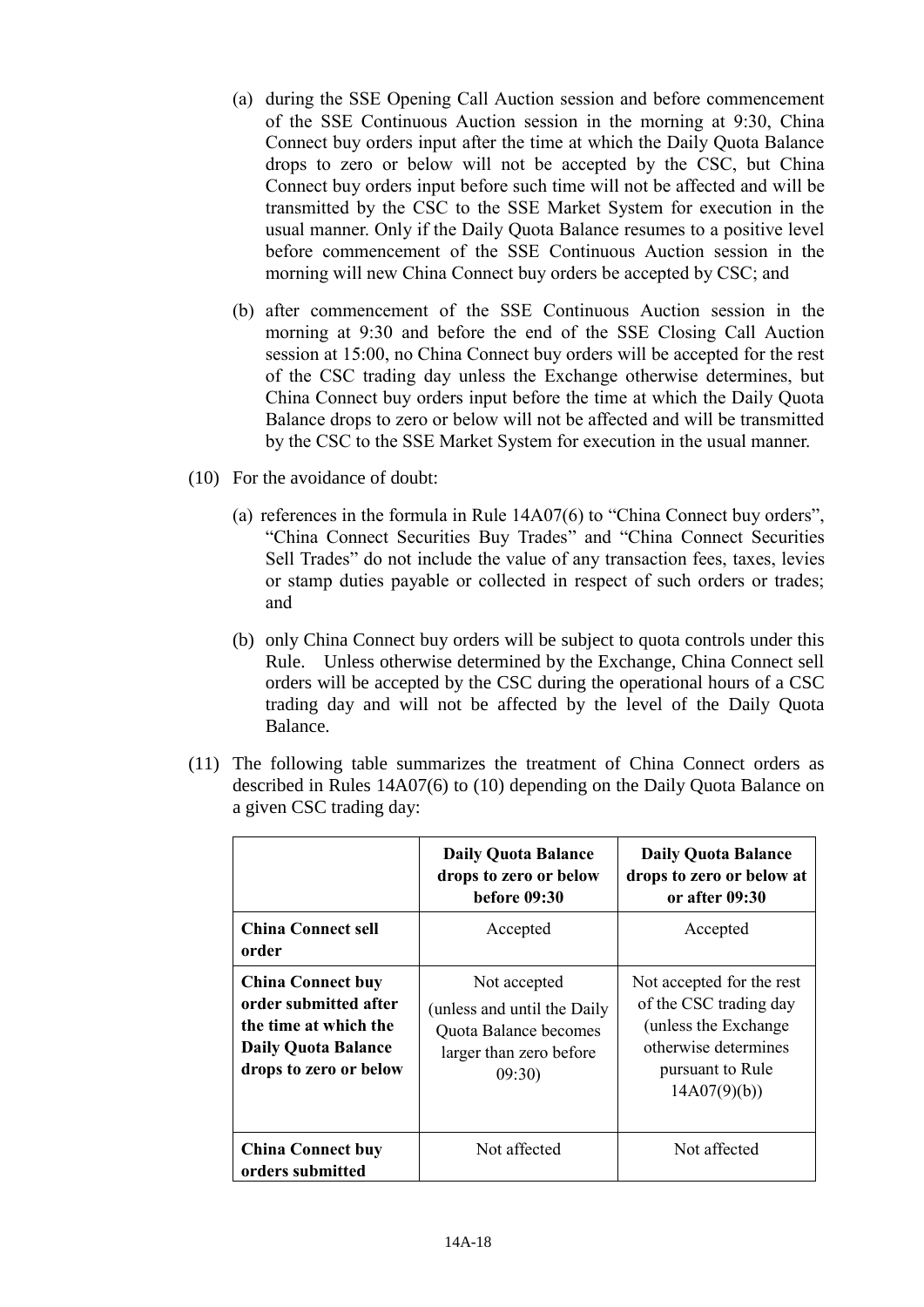| before the time at           |  |
|------------------------------|--|
| which the Daily Quota        |  |
| <b>Balance drops to zero</b> |  |
| or below                     |  |

#### **Quota Management**

- (12) Pursuant to its power under Rule 1428(2) (power to set price restrictions to block artificial transactions), restrictions are set in CSC and the related system connections to block the input of China Connect buy orders of all China Connect Securities at a price lower than the reference price referred to in Rule 14A07(13) by a certain percentage prescribed by the Exchange from time to time.
- (13) Unless otherwise determined by the Exchange:
	- (a) during the SSE Opening Call Auction session and the five minutes before the commencement of the SSE Opening Call Auction session on each CSC trading day, the reference price referred to in Rule 14A07(12) shall be (i) the current bid price of the relevant China Connect Security; and (ii) where no current bid price is available, the previous closing price of the China Connect Security;
	- (b) during the SSE Continuous Auction sessions (morning and afternoon) and the five minutes before the commencement of each SSE Continuous Auction session on each CSC trading day, the reference price referred to in Rule 14A07(12) shall be (i) the current best bid price of the relevant China Connect Security; (ii) where no current best bid price is available, the latest trade price of the relevant China Connect Security, and (iii) where the latest trade price is not available, the previous closing price of the relevant China Connect Security;
	- (ba) during the SSE Closing Call Auction session on each CSC trading day, the reference price referred to in Rule 14A07(12) shall be (i) the current bid price of the relevant China Connect Security; (ii) where no current bid price is available, the latest trade price of the relevant China Connect Security, and (iii) where the latest trade price is not available, the previous closing price of the relevant China Connect Security; and
	- (c) where a SSE Circuit Breaker has been imposed, the reference price referred to in Rule 14A07(12) shall be (i) the current bid price of the relevant China Connect Security; (ii) where no current bid price is available, the latest trade price of the relevant China Connect Security, and (iii) where the latest trade price is not available, the previous closing price of the relevant China Connect Security.
- (14) If there is any change in the operational procedures relating to the quota limits and related arrangements as set out in this Rule 14A07, the Exchange will publish the details on the HKEX website or through such other means as the Exchange considers appropriate.

#### **Shareholding Restrictions on China Connect Securities**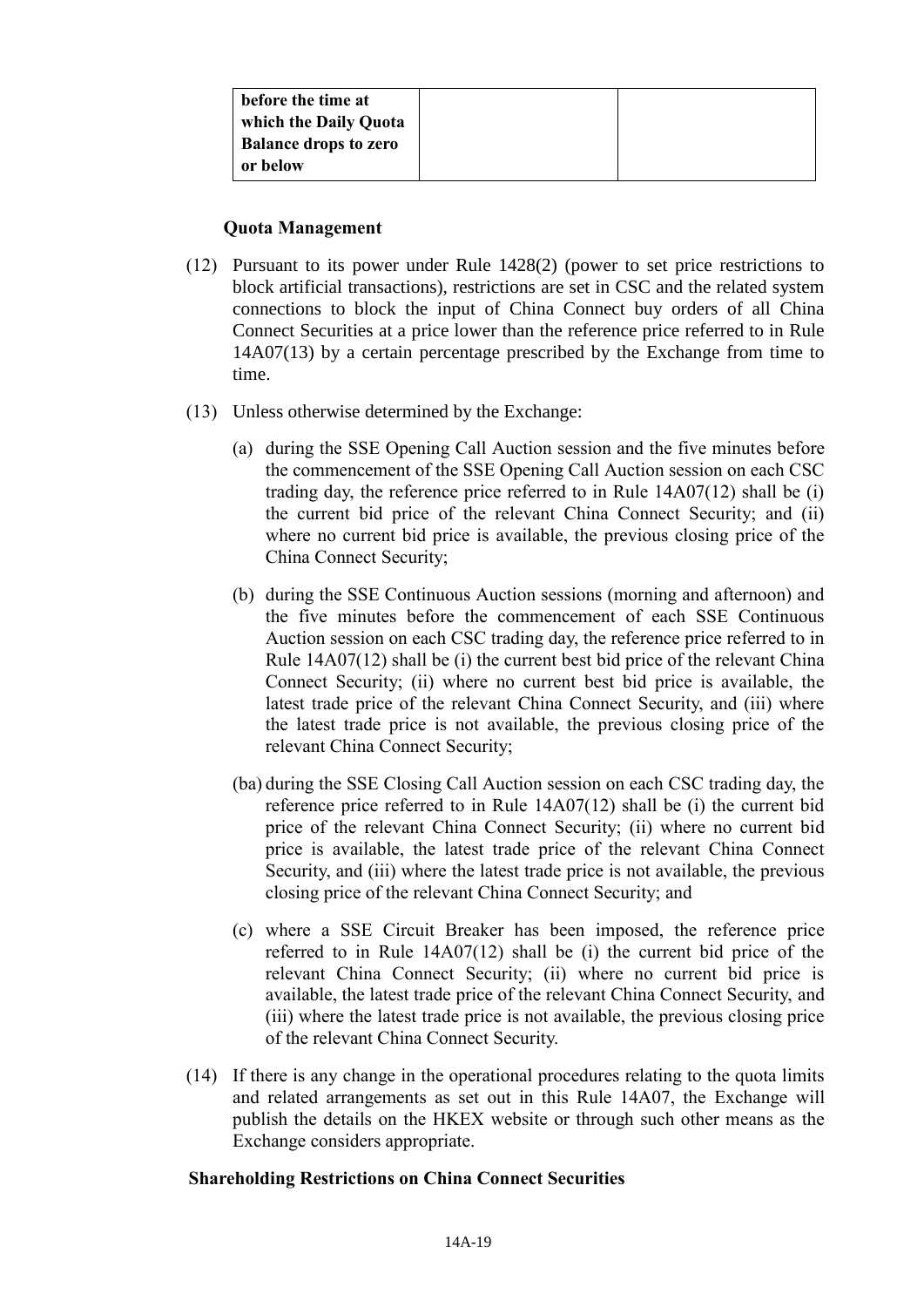14A08. (1) Under Rule 1430, the Exchange has absolute discretion to impose conditions or restrictions for the use of the China Connect Service for the purpose of ensuring that the trading of China Connect Securities will not contravene applicable laws or for any reasons which the Exchange considers appropriate. In light of the shareholding restrictions and forced sale requirements imposed by the CSRC, SSE and applicable laws of Mainland China, the conditions and requirements set out in Rules 14A08(2) to (12) shall apply.

# **Shareholding limits on foreign investors**

- (2) China Connect Exchange Participants shall comply, and shall make appropriate arrangements to ensure that their clients will comply, with the 10% individual shareholding limit applicable to foreign investors (including Qualified Foreign Institutional Investors and RMB Qualified Foreign Institutional Investors approved under the applicable laws of Mainland China, and other investors using the China Connect Service) as stipulated in applicable laws of Mainland China including the CSRC regulations concerning Shanghai-Hong Kong Stock Connect. China Connect Exchange Participants shall put appropriate monitoring arrangements in place to comply with this Rule and to alert their clients to comply with the individual shareholding limit.
- (3) China Connect Exchange Participants shall note and understand the 30% aggregate shareholding limit in relation to A shares and the related forced-sale requirements applicable to foreign investors who invest in China Connect Securities as stipulated in applicable laws of Mainland China including the CSRC regulations concerning Shanghai-Hong Kong Stock Connect. China Connect Exchange Participants shall alert their clients to the 30% aggregate shareholding limit and the forced-sale arrangements under this Rule.

# **Shareholding Monitoring Procedures**

(4) Where foreign investors (including investors holding China Connect Securities through CCASS) hold 28% or more of the issued shares of a relevant issuer in aggregate, SSE will notify the SEHK Subsidiary, and the Exchange and SEHK Subsidiary will as soon as practicable thereafter suspend accepting China Connect buy orders in respect of the relevant China Connect Securities until the aggregate shareholding of foreign investors is reduced to below 26%, as advised by SSE.

#### **Forced-sale Procedures**

- (5) Notwithstanding Rule 14A08(4), where the aggregate shareholding of foreign investors (including investors holding through CCASS) in respect of a relevant issuer exceeds 30% of the issued shares of the issuer on an SSE trading day, SSE may, pursuant to the SSE Rules, issue a forced-sale notice to the SEHK Subsidiary on the following trading day, requiring it to arrange for a sell down of the portion of the China Connect Securities that exceeds 30% within 5 SSE trading days on a "last-in, first-out" basis (as determined in accordance with Rule 14A08(11)).
- (6) Upon receipt of a forced-sale notice under Rule 14A08(5), the SEHK Subsidiary will notify the relevant China Connect Exchange Participant(s) through the Exchange, requiring or directing them to, or arrange for their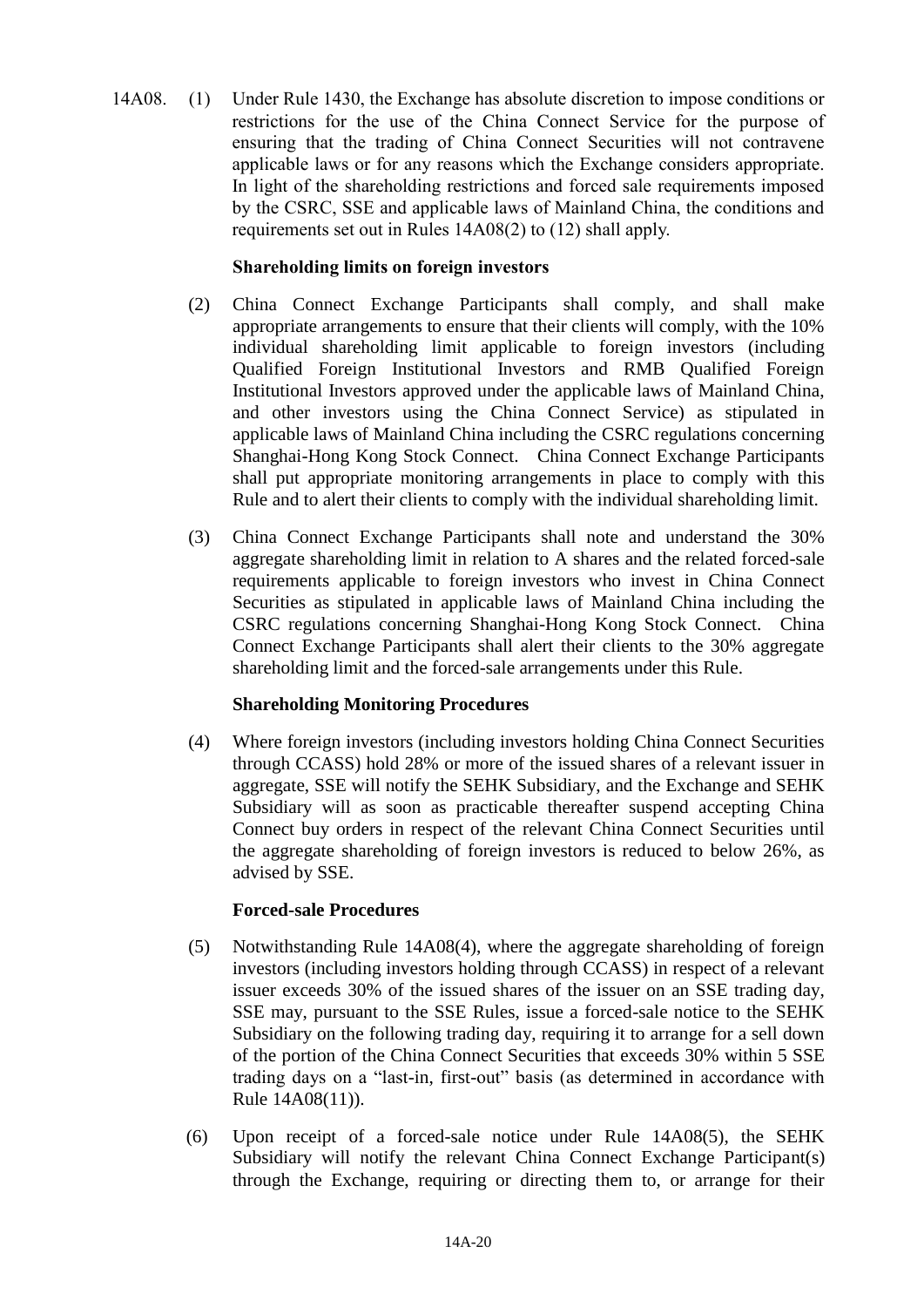clients to, sell and liquidate the specified number of China Connect Securities within a period specified by the Exchange.

- (7) Upon receipt of the notice under Rule 14A08(6), the China Connect Exchange Participant shall comply with the notice, and where applicable, it shall issue a corresponding notice to the relevant client(s) or their custodian(s) requesting for the sale and liquidation of the number of China Connect Securities specified by the China Connect Exchange Participant within the period specified by the Exchange. If a client fails to comply with the China Connect Exchange Participant's notice, the China Connect Exchange Participant shall, if necessary, exercise its power to sell the specified number of China Connect Securities through the use of the China Connect Service on the client's behalf before expiry of the period specified by the Exchange.
- (8) China Connect Exchange Participants shall implement appropriate measures to enable them to comply with Rule 14A08(7) on a timely basis including entering into legally enforceable client agreements to facilitate compliance with the forced-sale arrangements referred to in that Rule.
- (9) Where a forced-sale notice is issued by SSE under Rule 14A08(5), no China Connect buy orders for the relevant China Connect Securities will be accepted by the CSC until SSE informs the SEHK Subsidiary or the Exchange that the aggregate foreign shareholding falls below 30%. China Connect sell orders for the relevant China Connect Securities will not be affected by a forced-sale notice.
- (10) If, within the 5-day period mentioned in Rule 14A08(5), the aggregate foreign shareholding is reduced to below 30% due to other foreign investors selling down the relevant shares, the SEHK Subsidiary may, on its own or upon request from a China Connect Exchange Participant referred to in Rules 14A08(6) and (7) apply for permission to hold the relevant shares without a sell down at such time and in such manner as the Exchange may prescribe from time to time.
- (11) The relevant China Connect Exchange Participants referred to in Rule 14A08(6) will be identified by the Exchange based on its or the SEHK Subsidiary's own records (which shall be final and conclusive) generally by reference to the time of purchase of the relevant China Connect Securities, on a "last in, first out" basis. Notwithstanding the foregoing, the Exchange has absolute discretion to determine which China Connect Exchange Participants and what quantity of China Connect Securities should be subject to a forced sale notice.
- (12) Where the 30% aggregate foreign shareholding limit is exceeded due to a share repurchase conducted by the relevant issuer, investors and China Connect Exchange Participants holding China Connect Securities through CCASS may continue to hold the relevant shares without being subject to a forced-sale. However, the SEHK Subsidiary and the Exchange will suspend acceptance of China Connect buy orders for those China Connect Securities until the aggregate foreign shareholding limit is reduced to below 26%.

# **Disclosure Obligations regarding China Connect Securities**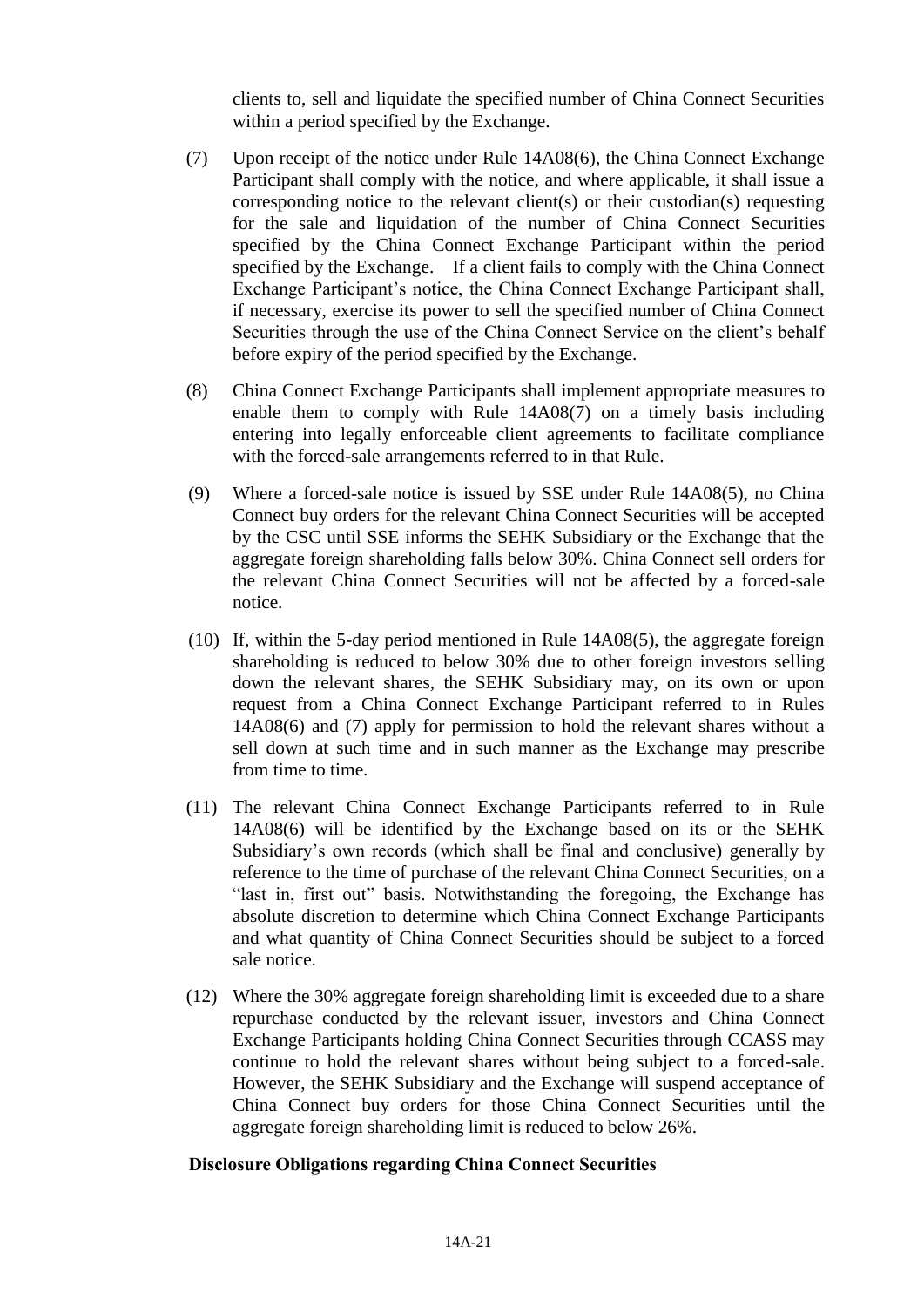14A09. China Connect Exchange Participants shall comply, and shall make appropriate arrangements to ensure that their clients will comply, with the 5% shareholding disclosure requirement applicable to persons who invest in A shares under applicable laws of Mainland China. China Connect Exchange Participants shall put appropriate monitoring arrangements in place to comply with this Rule and to alert their clients to comply with the relevant disclosure requirements.

### **Compliance with applicable laws in Mainland China**

- 14A10. As required by SSE, China Connect Exchange Participants shall:
	- (1) comply, and advise their clients to comply, with SSE Rules (to the extent applicable to the trading of China Connect Securities in the SSE Market, and not inconsistent with these Rules and any regulations, requirements or conditions prescribed or published pursuant to these Rules) and laws and regulations of Mainland China relating to the use of the China Connect Service and the trading of China Connect Securities;
	- (2) make adequate disclosure to their clients with regard to the risks associated with investing in China Connect Securities through appropriate arrangements including, without limitation, the risk that their instructions to trade in China Connect Securities may not be accepted and that they may be liable to regulatory investigations and the relevant legal consequences if they are in breach of or fail to comply with the SSE Rules and the laws and regulations referred to in this Rule 14A10;
	- (3) acknowledge, and make appropriate arrangements to require their clients to acknowledge, that the Exchange has the power not to extend the China Connect Service to them, the power to require China Connect Exchange Participants not to accept instructions from them and the power to suspend or restrict China Connect Exchange Participants from inputting China Connect orders under any BCAN, if it is found that the China Connect Exchange Participant or any of its clients (as the case may be) has or may have committed any abnormal trading conduct set out in or fail to comply with the SSE Rules and the laws and regulations referred to in Rule 14A10(1);
	- (4) acknowledge, and make appropriate arrangements to require their clients to acknowledge, that if the SSE Rules are breached, or if the disclosure and other obligations referred to in the listing rules of the SSE (including the rules of the SSE for stock listing on the SSE STAR Market) or the SSE Rules are breached, SSE has the power to carry out investigations, and may, through the Exchange or the SEHK Subsidiary, require China Connect Exchange Participants to provide relevant information and materials (including the information and personal data of their clients and other persons referred to in Rules 537 and 1437) to assist in its investigation;
	- (5) acknowledge that where there is a serious breach of the SSE Rules, SSE may request the Exchange to take appropriate regulatory actions or commence disciplinary proceedings against China Connect Exchange Participants, or request the Exchange to require China Connect Exchange Participants to issue warning statements (verbally or in writing) to their clients, and not to extend the China Connect Service to them or to their clients;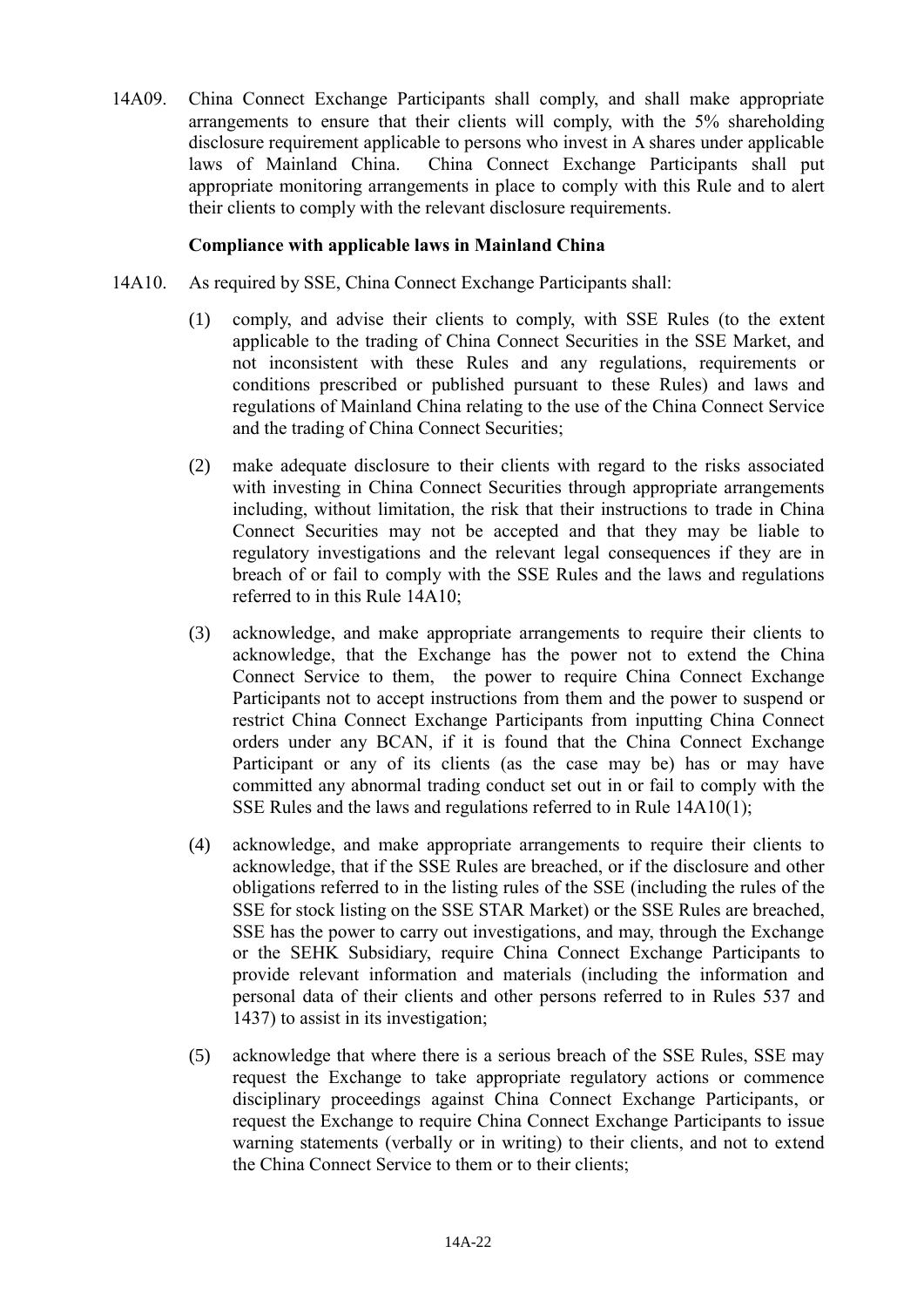- (6) acknowledge, and make appropriate arrangements to require their clients to acknowledge, that the Exchange may (for the purpose of assisting SSE in its regulatory surveillance of the SSE Market and enforcement of the SSE Rules and as part of the regulatory cooperation arrangement between the Exchange, the SEHK Subsidiary and SSE), at the request of SSE, require China Connect Exchange Participants to provide information concerning their clients and other persons referred to in Rules 537 and 1437 with respect to any China Connect orders input or China Connect Securities Trades made or entered into by China Connect Exchange Participants on their behalf; and
- (7) for the purposes referred to in paragraphs (4) to (6), China Connect Exchange Participants shall authorize the Exchange (whether directly or through the SEHK Subsidiary) to disclose, transfer and provide information and personal data concerning their clients and other persons referred to in Rules 537 and 1437 to SSE upon request and shall make appropriate arrangements (including obtaining the relevant consents) to ensure that the relevant information and personal data may be disclosed, transferred and provided in compliance with applicable laws including the Personal Data (Privacy) Ordinance.

### **Fees and Taxes**

14A11. (1) Pursuant to Rule 1429, the fees, charges, levies and taxes set out in Rules 14A11(2) and (3) shall be payable in respect of the trading of China Connect Securities.

| <b>Fee Type</b>                  | Rate                                                                                                         |
|----------------------------------|--------------------------------------------------------------------------------------------------------------|
| <b>Handling Fee</b>              | $0.00487\%$ (rounded to the nearest cent) of the<br>amount of the consideration for each purchase<br>or sale |
| <b>Securities Management Fee</b> | $0.002\%$ (rounded to the nearest cent) of the<br>amount of the consideration for each purchase<br>or sale   |
| <b>Stamp Duty</b>                | 0.1% (rounded to the nearest cent) of the<br>amount of the consideration for each sale                       |
| <b>Transfer Fee</b>              | $0.001\%$ of the amount of the consideration for<br>each purchase or sale                                    |

(2) The following fees shall be paid to the Exchange on every purchase or sale of China Connect Securities executed through the China Connect Service:

The above fees will be paid to SSE, the relevant China Connect Clearing House or the relevant governmental or regulatory bodies in Mainland China, as the case may be.

(3) Where SSE, the relevant China Connect Clearing House, any relevant governmental or regulatory body or applicable law imposes any other fees, charges, levies or taxes on or in relation to the sale and purchase of China Connect Securities which are required to be paid or collected by the Exchange, the SEHK Subsidiary and/or HKSCC, China Connect Exchange Participants shall be responsible for paying (for themselves or on behalf of their clients) all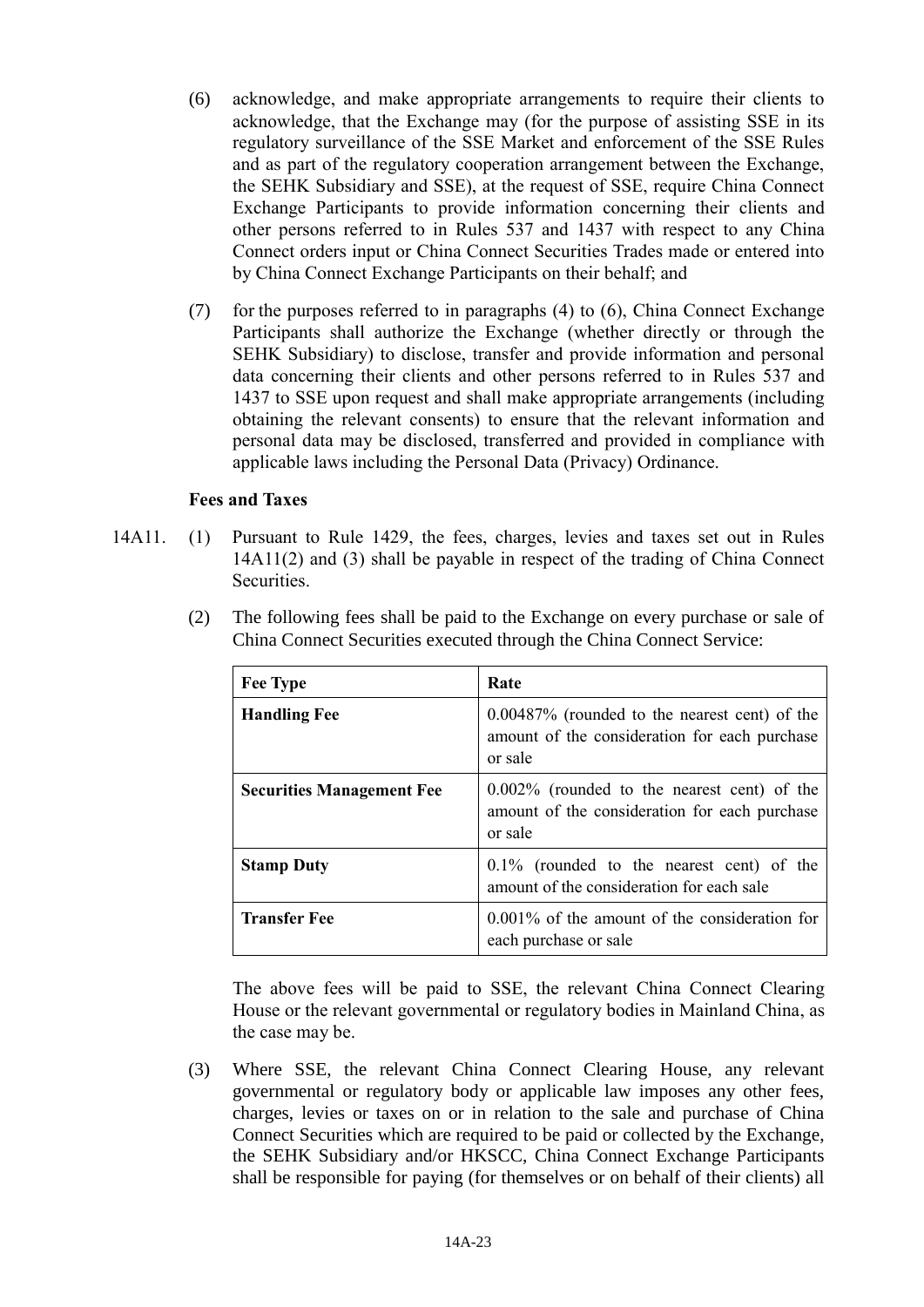such fees, charges, levies and taxes to the Exchange, the SEHK Subsidiary and/or HKSCC for onward payment to SSE, the relevant China Connect Clearing House or the relevant governmental or regulatory body. For the avoidance of doubt, where any China Connect Exchange Participant fails to pay any such fees, charges, levies or taxes, the indemnity referred to in Rule 1442 applies. The Exchange will provide relevant information regarding such fees, charges, levies and taxes (including, where applicable, the manner of payment, collection and the filing or registration requirements) as are communicated to it by SSE, the relevant China Connect Clearing House or the relevant governmental or regulatory body through publication on the HKEX website or such other means as the Exchange considers appropriate.

### **Off-Exchange Trades or Transfers Prohibited**

- 14A12. (1) Except permitted under Rule 14A12(2) or where the CSRC otherwise provides or allows, the SEHK Subsidiary and Exchange Participants shall not trade or provide services to facilitate the trading of any China Connect Securities held within CCASS through any venue other than through the SSE Market System, and an Exchange Participant shall not match, execute or arrange the execution of any sale and purchase instructions or any transfer instructions of its clients in respect of any China Connect Securities in any manner otherwise than through the use of the China Connect Service in accordance with these Rules.
	- (2) The following non-trade transfers are permitted:
		- (a) Stock Borrowing and Lending as permitted under Rule 14A16(2);
		- (b) transfers between Exchange Participants and their clients for the purpose of rectifying error trades;
		- (c) post-trade allocation of China Connect Securities to funds or sub-funds in different accounts by fund managers who have entered into China Connect Securities Trades for the collective account of funds or sub-funds under management; and
		- (d) transfers set out in Rule 4110iii(e) to (j) of the CCASS Rules.
	- (3) China Connect Exchange Participant who carry out non-trade transfers of China Connect Securities referred to in Rule  $14A12(2)(b)$  for the purpose of rectifying an error trade shall submit to the Exchange an error trade report together with supporting documents explaining the nature of the error, how the error was made and providing details of the non-trade transfer to be processed. The Exchange may disallow a particular China Connect Exchange Participant from carrying out non-trade transfers under Rule  $14A12(2)(b)$  where the Exchange has reasonable cause to suspect or believe that the China Connect Exchange Participant may abuse or may have abused the rectification arrangements or may have used any non-trade transfers permitted under Rule 14A12(2)(b) to circumvent the prohibition under Rule 14A12(1).

#### **Record Keeping**

14A13. To comply with applicable laws in Mainland China and the requirements of SSE, China Connect Exchange Participants shall keep proper books and records of the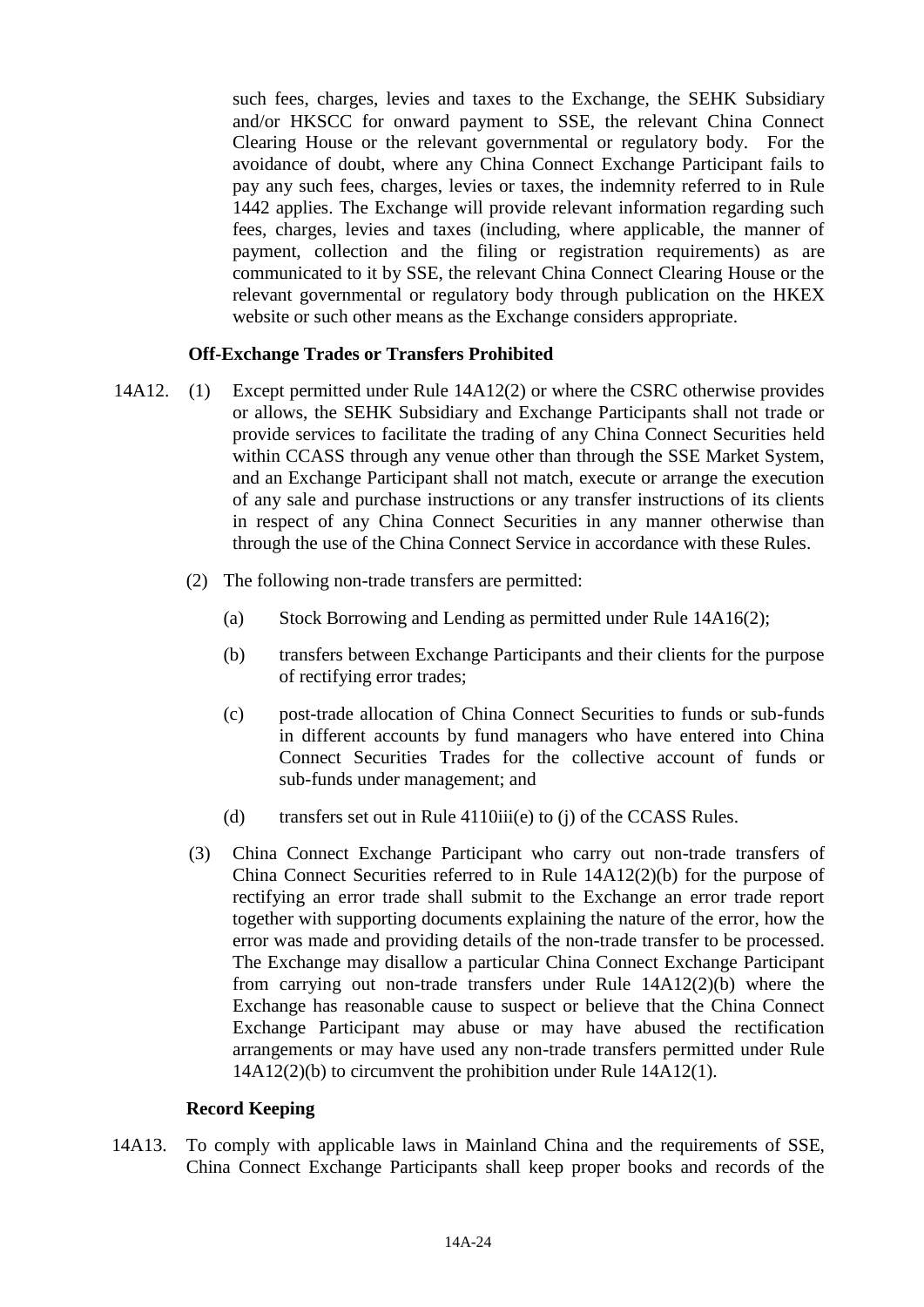China Connect orders input and the China Connect Securities Trades executed by it and the related client instructions and account information (including the related BCAN and CID) for a period of not less than 20 years. Such books and records shall include all relevant information concerning the Margin Trading, Short Selling and Stock Borrowing and Lending of any China Connect Securities. For the avoidance of doubt, with respect to Margin Trading, proper books and records on the funds provided to and the relevant securities margin financing arrangement entered into with the clients shall also be kept.

#### **Exclusion of Liability of SSE**

14A14. Exchange Participants shall acknowledge, and make appropriate arrangements for their clients to acknowledge, that SSE shall not be responsible or held liable for any loss or damage suffered directly or indirectly by a China Connect Exchange Participant, its clients or any third parties arising from or in connection with SSE making, amending or enforcing the SSE Rules, or any action taken by it in the discharge of its supervisory or regulatory obligations or functions including any action taken to deal with abnormal trading conduct or activities.

#### **Margin Trading of China Connect Securities**

14A15. (1) Unless otherwise determined by the Exchange, Margin Trading may be conducted by a China Connect Exchange Participant on behalf of its clients through the China Connect Service subject to Rules 14A15(2) to (10).

#### **List of Eligible SSE Securities for Margin Trading**

- (2) China Connect Exchange Participants shall ensure that Margin Trading is confined to those China Connect Securities that are included in the List of Eligible SSE Securities for Margin Trading published by the Exchange from time to time. No China Connect Exchange Participant is allowed to provide funds or securities margin financing arrangements to any of its clients for the purpose of or with the view to facilitating the purchase of China Connect Securities not included in the List of Eligible SSE Securities for Margin Trading. A China Connect Exchange Participant which fails to comply with this Rule shall be liable to disciplinary or other actions taken by the Exchange under Rule 1437 or 14A15(6).
- (3) The Exchange will publish the List of Eligible SSE Securities for Margin Trading on the HKEX website or through such other means as it considers appropriate and may update or amend the list from time to time. Unless the Exchange otherwise determines, the List of Eligible SSE Securities for Margin Trading will be compiled by reference to SSE's list of eligible stocks for margin trading for the SSE Market, excluding Special China Connect Securities.

#### **Suspension and Resumption of SSE Securities Margin Trading**

(4) Where the volume of margin trading activities in respect of any eligible China Connect Security exceeds the margin trading threshold prescribed by SSE, and SSE decides to suspend or has suspended margin trading activities in respect of that China Connect Security in the SSE Market, the Exchange may, as soon as practicable after being notified by SSE, require any or all China Connect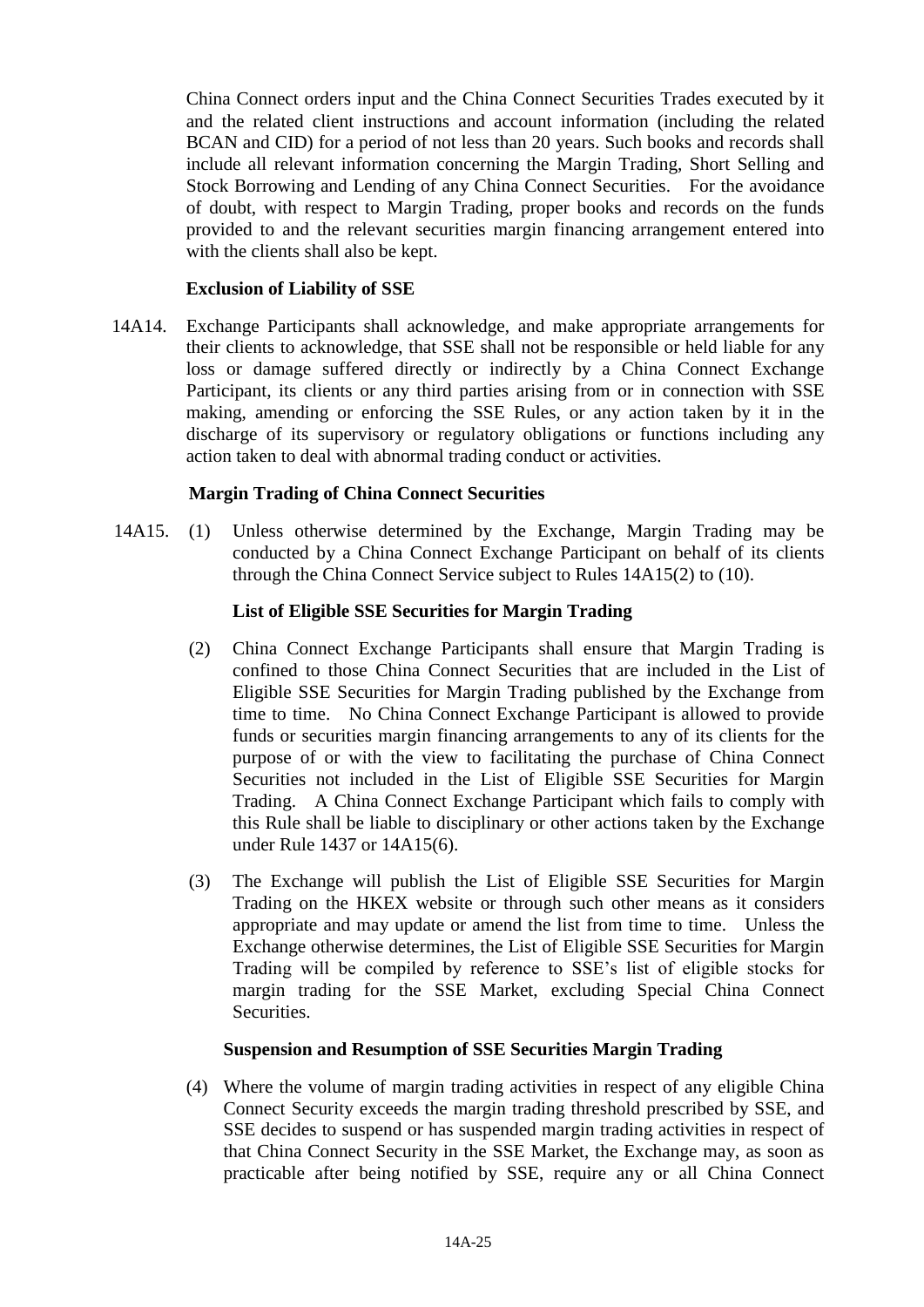Exchange Participants to stop or suspend carrying out any further Margin Trading in respect of that China Connect Security through the publication of a notice on the HKEX website or such other means as the Exchange considers appropriate. Margin Trading of the relevant China Connect Securities by China Connect Exchange Participants shall not resume until SSE has allowed margin trading activities on the relevant China Connect Securities to resume in the SSE Market; after SSE has notified the Exchange of the resumption, and after the Exchange has published a notice to that effect. China Connect Exchange Participants shall comply with the restrictions set out in this Rule 14A15(4) and all relevant notices issued pursuant to this Rule. For the avoidance of doubt, China Connect buy orders involving Margin Trading of China Connect Securities (whether they have been executed on the SSE System prior to the suspension taking effect or not) will not be affected.

(5) Where the Exchange requires China Connect Exchange Participants to stop or suspend carrying out further Margin Trading pursuant to Rule 14A15(4), any new China Connect buy orders for the relevant China Connect Securities input into the CSC by any China Connect Exchange Participant shall be deemed to have been made with the representation and confirmation to the Exchange that such China Connect buy order does not involve Margin Trading. Where any China Connect Exchange Participant is found to have breached this Rule, the Exchange may take appropriate actions against it under Rules 1437 and 14A15(6).

#### **Abnormal margin trading activities**

- (6) Where the situation referred to in Rule 14A15(5) occurs, where there is reasonable cause to suspect or believe that abnormal margin trading activities have taken place, or where the Exchange otherwise considers appropriate, the Exchange and/or the SEHK Subsidiary may, without prejudice to other powers which it/they may have under these Rules, take any of the following actions:
	- (a) reject or suspend the routing of China Connect buy orders which, in its judgement, may involve Margin Trading in contravention of Rule 14A15(4) or (5) at any time;
	- (b) require a China Connect Exchange Participant to stop accepting instructions from or act for or stop inputting China Connect buy orders originating from any of its clients;
	- (c) suspend a China Connect Exchange Participant's access to the China Connect Service; and
	- (d) restrict Margin Trading to certain specified China Connect Securities within the List of Eligible SSE Securities for Margin Trading.

#### **Others**

(7) China Connect Exchange Participants shall make appropriate arrangements to ensure that their clients understand and are aware of the restrictions, requirements and conditions applicable to the Margin Trading of China Connect Securities. In particular, China Connect Exchange Participants shall inform their clients that China Connect Exchange Participants may conduct Margin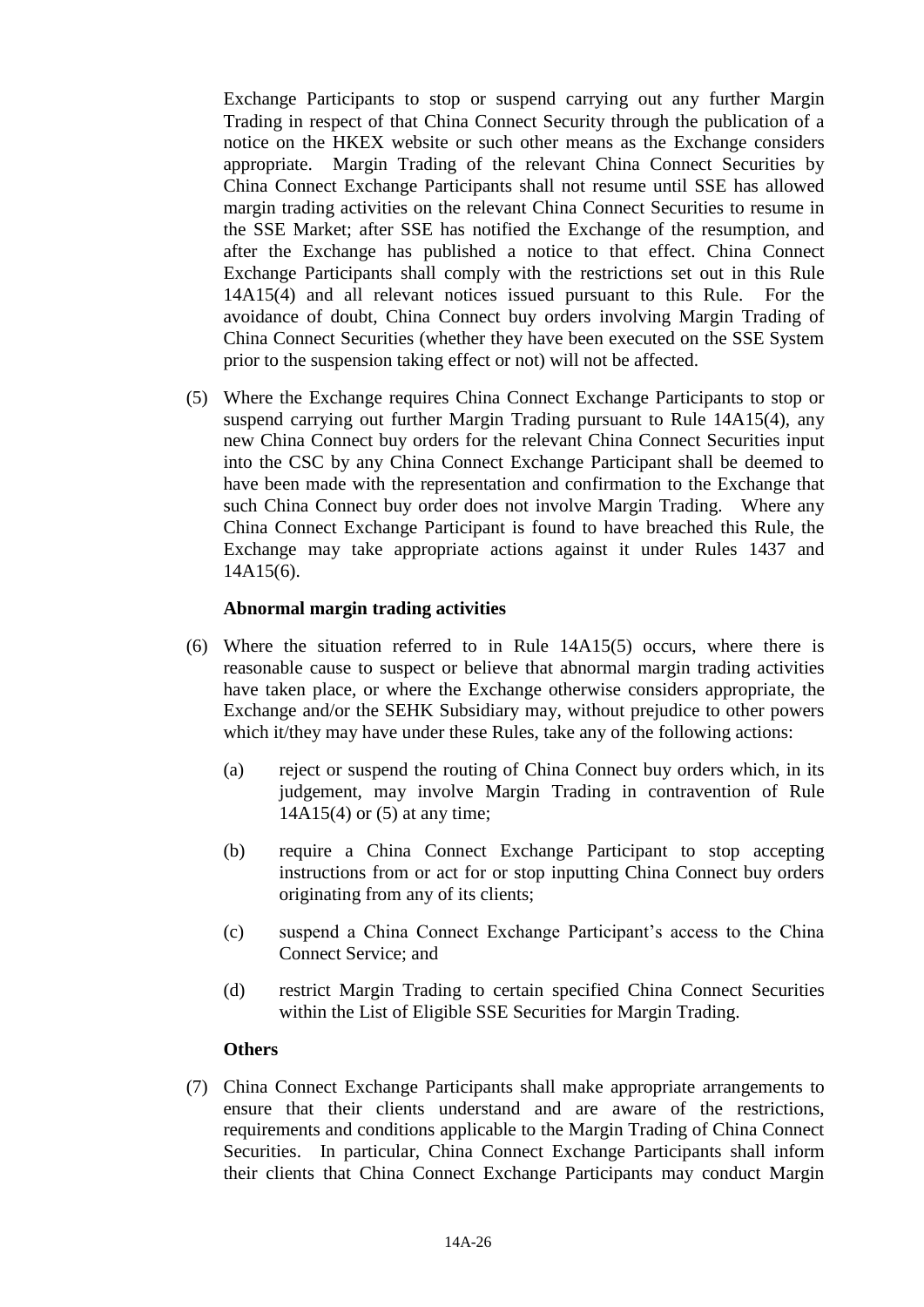Trading only in respect of China Connect Securities that are within the List of Eligible SSE Securities for Margin Trading.

- (8) The Exchange may require China Connect Exchange Participants to flag or indicate China Connect buy orders that involve Margin Trading when inputting China Connect orders into the CSC in such manner and at such time or times as the Exchange considers appropriate.
- (9) For the avoidance of doubt, references in this Rule 14A15 to "China Connect Exchange Participant" and "China Connect Exchange Participants" shall be read to include the Exchange Participants referred to in Rule 590(1) (Exchange Participants trading through China Connect Exchange Participants). Accordingly, such Exchange Participants may carry out Margin Trading of China Connect Securities for their clients through China Connect Exchange Participants subject to the conditions, restrictions and requirements of this Rule; and this Rule shall apply to them as if they were China Connect Exchange Participants.
- (10) This Rule 14A15 is made pursuant to Rule 1430.

#### **Stock Borrowing and Lending of China Connect Securities**

14A16. (1) Unless the Exchange otherwise determines, China Connect Exchange Participants shall not enter into or carry out any Stock Borrowing and Lending arrangement in respect of China Connect Securities and Special China Connect Securities except in accordance with this Rule 14A16.

#### **Purpose of Stock Borrowing and Lending of China Connect Securities**

- (2) Stock Borrowing and Lending of China Connect Securities may only be carried out for the following purposes:
	- (a) for the purpose of Short Selling in accordance with Rule 14A17 provided that the stock loan period (inclusive of the date of stock loan and stock return) does not exceed one calendar month;
	- (b) for the purpose of enabling the clients of China Connect Exchange Participants to sell China Connect Securities held by them but which have not been transferred to the relevant CCASS stock account in time to meet the pre-trade checking requirement set out in Rule 14A06 provided that the stock loan period does not exceed one day and is non-renewable; and
	- (c) for such other purposes as the Exchange or SSE may specify from time to time.
- (3) For the purpose of Rule 14A16(2)(a), Stock Borrowing and Lending shall be limited to China Connect Securities excluding Special China Connect Securities; and for the purpose of Rule 14A16(2)(b), Stock Borrowing and Lending may cover any China Connect Securities including Special China Connect Securities. References to "China Connect Securities" in this Rule 14A16 shall be construed accordingly.

#### **Permitted Stock Lenders and Stock Borrowers**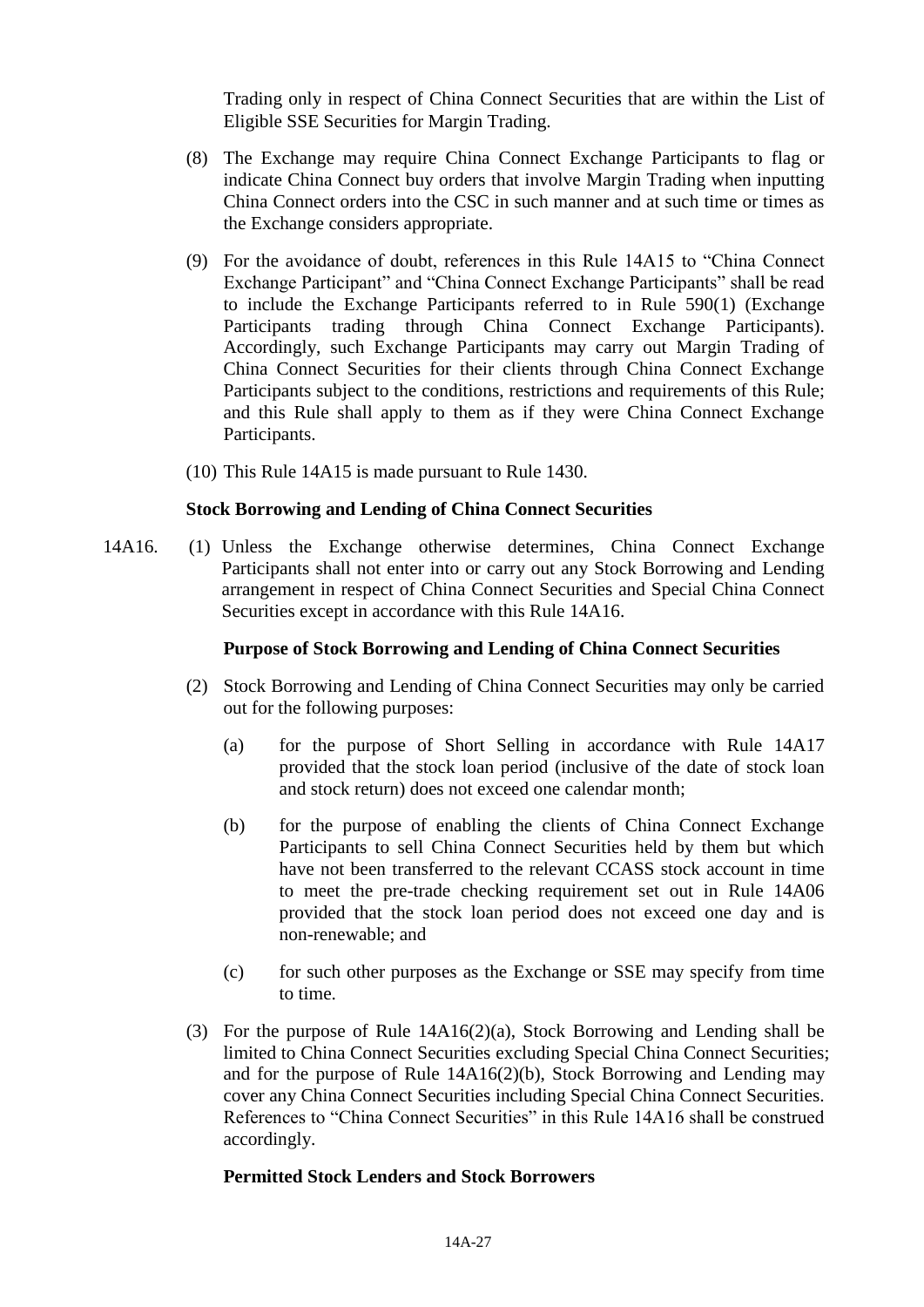- (4) Subject to Rules 14A16(5) to (7), only Exchange Participants and Qualified Institutions may lend China Connect Securities.
- (5) The following Exchange Participants may lend China Connect Securities:
	- (a) China Connect Exchange Participants; and
	- (b) Non-registered Exchange Participants.
- (6) Only China Connect Exchange Participants may lend China Connect Securities to their clients. A China Connect Exchange Participant may also lend China Connect Securities to other China Connect Exchange Participants.
- (7) A Non-registered Exchange Participant and a Qualified Institution may lend China Connect Securities to China Connect Exchange Participants, but not directly to the clients of China Connect Exchange Participants.

### **Source of China Connect Securities subject to Stock Borrowing and Lending**

- (8) The China Connect Securities to be lent by a China Connect Exchange Participant may be securities held or owned by it as principal, or securities borrowed from other China Connect Exchange Participants, Non-registered Exchange Participants or Qualified Institutions (in each case, lending as principal).
- (9) The China Connect Securities to be lent by a Non-registered Exchange Participant or a Qualified Institution shall only be securities held or owned by it as principal.

#### **Provision of undertaking/confirmation**

- (10) Before a China Connect Exchange Participant lends any China Connect Securities to its clients under a Stock Borrowing and Lending Arrangement, it shall apply to the Exchange to be a Stock Lender and provide the Exchange with an undertaking in the prescribed form undertaking as follows:
	- (a) it is duly licensed by the Commission to carry on the business of dealing in securities, and no restriction exists that would prevent or restrict it from dealing in securities or engaging in stock lending activities at the time of the application;
	- (b) it shall continue to be duly licensed by the Commission to carry on the business of dealing in securities and not subject to restrictions from securities dealing or engaging in stock lending activities at such time or times when China Connect Securities are lent to its clients;
	- (c) it shall promptly inform the Exchange and stop lending further China Connect Securities to its clients if it is suspended or restricted from dealing in securities or engaging in stock lending activities by the Commission; and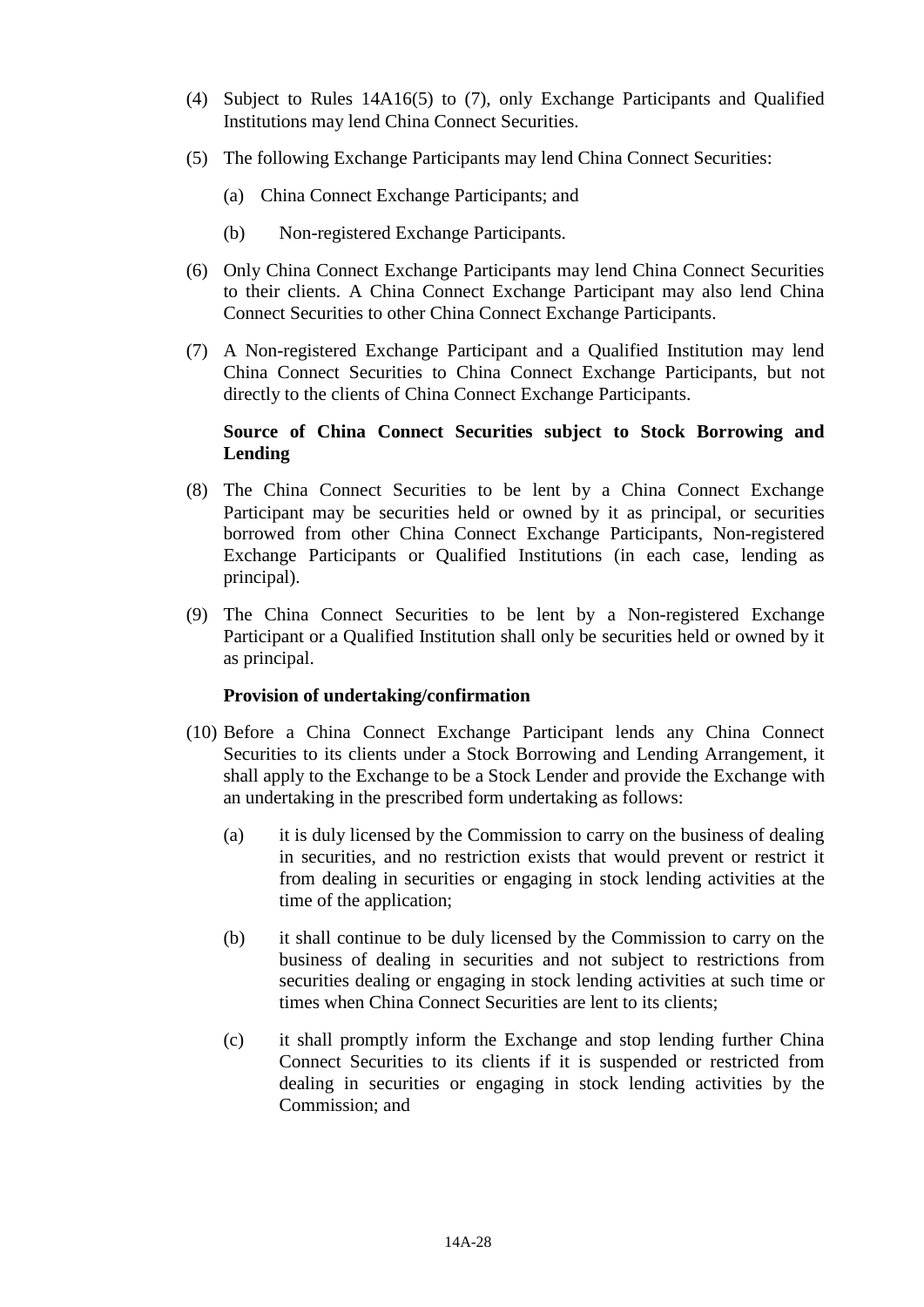- (d) it shall comply with such restrictions with respect to the lending of China Connect Securities as the Exchange may consider appropriate, including any restrictions imposed by SSE.
- (11) Before a China Connect Exchange Participant borrows any China Connect Securities from another Exchange Participant or a Qualified Institution (as Stock Lender) under a Stock Borrowing and Lending Arrangement, the China Connect Exchange Participant shall provide the Exchange with a confirmation in the prescribed form confirming that the Stock Lender has provided it with an undertaking in respect of the following:
	- (a) that no restriction exists that prevents or restricts the Stock Lender from engaging in stock lending activities at the time the China Connect Securities are lent to the China Connect Exchange Participant;
	- (b) that the Stock Lender will promptly inform the China Connect Exchange Participant and stop lending further China Connect Securities to the China Connect Exchange Participant if it is suspended or restricted by a relevant regulator from engaging in stock lending activities;
	- (c) where the Stock Lender is a Non-registered Exchange Participant or a Qualified Institution, the China Connect Securities being lent are held or owned by it as principal; and
	- (d) that the Stock Lender shall, upon notification by the China Connect Exchange Participant, comply with such restrictions with respect to the lending of China Connect Securities as the Exchange may consider appropriate, including any restrictions imposed by SSE, failing which the Stock Lender agrees that the Stock Borrowing and Lending Arrangement may be terminated by the China Connect Exchange Participant if so directs by the Exchange.

# **Reporting of Stock Borrowing and Lending activities**

(12) A China Connect Exchange Participant referred to in Rule 14A16(10) and (11) shall file a monthly report with the Exchange providing details on its Stock Borrowing and Lending activities with respect to China Connect Securities in the prescribed form.

#### **Others**

- (13) China Connect Exchange Participants shall make appropriate arrangements to ensure that their clients understand and are aware of the restrictions, requirements and conditions applicable to the Stock Borrowing and Lending of China Connect Securities.
- (14) China Connect Exchange Participants acknowledge that the undertakings and confirmations referred to in Rules 14A16(10) and (11) and the monthly reports referred to in Rule 14A16(12) will be disclosed or made available to SSE for information.
- (15) A Non-registered Exchange Participant who wishes to conduct stock lending activities concerning China Connect Securities shall comply with the following requirements: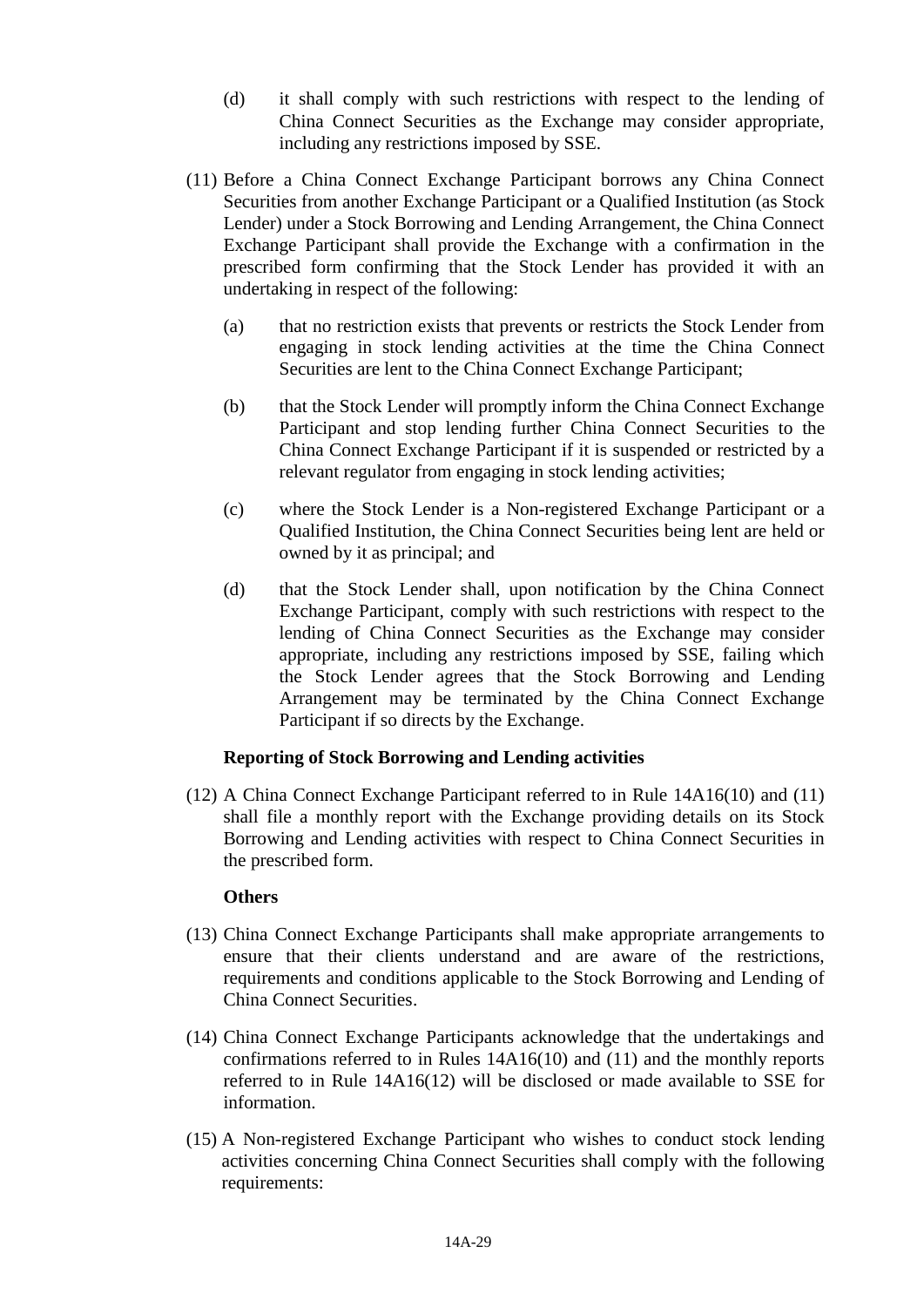- (a) lend China Connect Securities only for the purposes allowed under Rule 14A16(2);
- (b) comply with the requirements under Rules  $14A16(7)$  to (9);
- (c) provide the undertaking referred to in Rule 14A16(11) to the relevant China Connect Exchange Participant as Stock Lender;
- (d) provide such information to the relevant China Connect Exchange Participant so as to enable it to comply with the monthly reporting requirement referred to in Rule 14A16(12); and
- (e) such restrictions with respect to the lending of China Connect Securities as the Exchange may consider appropriate, including any restrictions imposed by SSE.
- (16) Without prejudice to any other powers which the Exchange may have under these Rules, where a China Connect Exchange Participant or a Non-registered Exchange Participant fails to comply with this Rule 14A16, the Exchange may take any of the following actions:
	- (a) require it to terminate or unwind any Stock Borrowing and Lending Arrangement;
	- (b) require it to stop borrowing China Connect Securities from or lending China Connect Securities to any person;
	- (c) restrict or suspend it from carrying out any stock borrowing or lending activities concerning any China Connect Securities.
- (17) Unless otherwise determined by the Exchange, other provisions in these Rules on securities borrowing and lending and the Sixth Schedule do not apply to the Stock Borrowing and Lending of China Connect Securities under this Rule.
- (18) For the avoidance of doubt, references in this Rule 14A16 to "China Connect Exchange Participant" and "China Connect Exchange Participants" shall be read to include the Exchange Participants referred to in Rule 590(1) (Exchange Participants trading through China Connect Exchange Participants). Accordingly, such Exchange Participants may carry out Stock Borrowing and Lending of China Connect Securities subject to the conditions, restrictions and requirements of this Rule; and this Rule shall apply to them as if they were China Connect Exchange Participants.
- (19) This Rule 14A16 is made pursuant to Rule 1430.

#### **Short Selling**

- 14A17. (1) Unless otherwise determined by the Exchange, China Connect Exchange Participants shall not conduct Short Selling of China Connect Securities for their own account or for the account of its clients other than in accordance with this Rule 14A17.
	- (2) A China Connect Exchange Participant shall not input any Short Selling order unless at the time it inputs the order,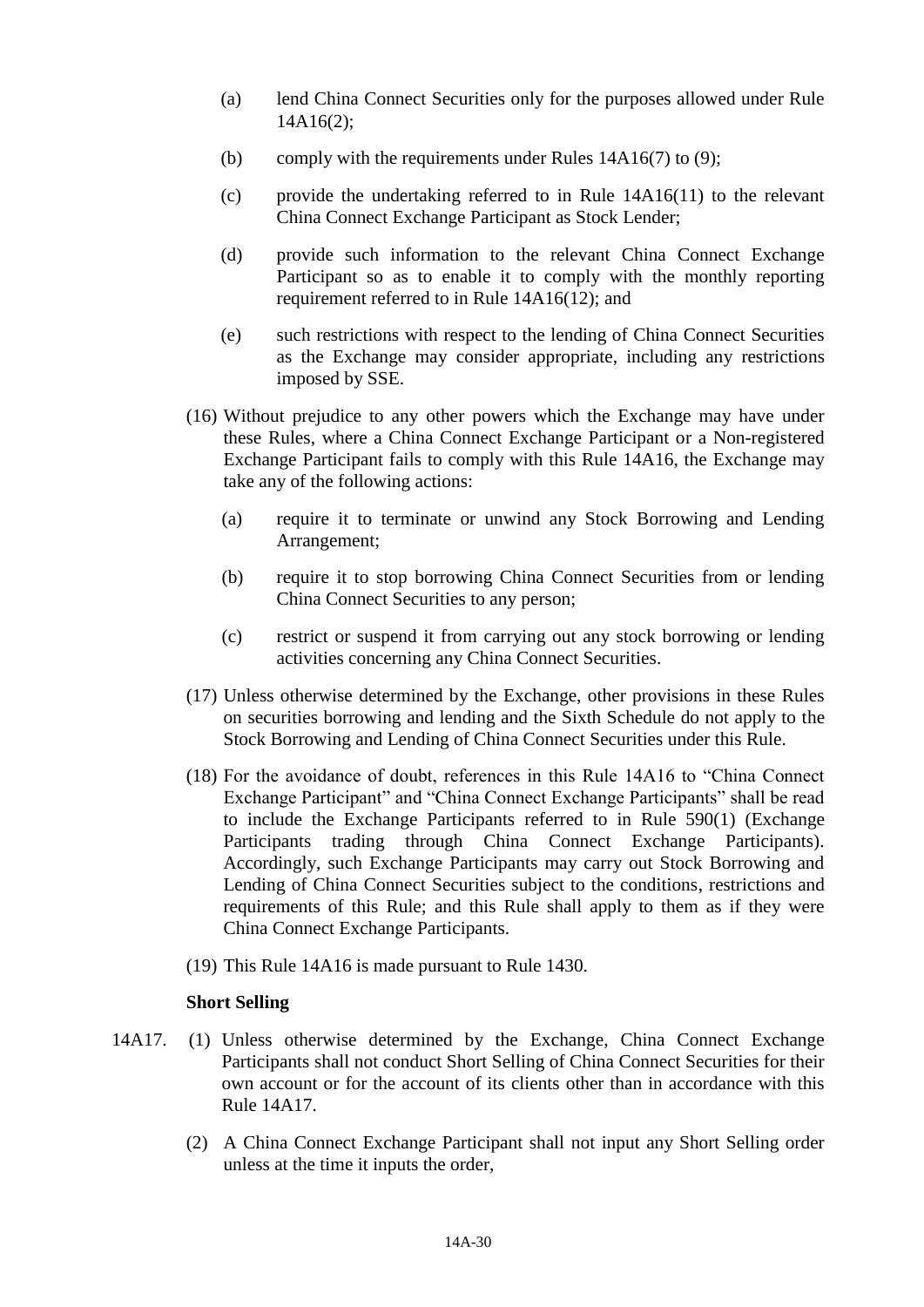- (a) it has or, where it is selling for the account of its client, its client has; or
- (b) it believes and has reasonable grounds to believe that the seller has,

a presently exercisable and unconditional right to vest the relevant China Connect Securities in the purchaser by virtue of having borrowed such securities under a Stock Borrowing and Lending Arrangement. For the avoidance of doubt, the pre-trade checking requirements set out in Rule 14A06 apply to Short Selling orders.

#### **List of Eligible SSE Securities for Short Selling**

- (3) Only those China Connect Securities that are included in the List of Eligible SSE Securities for Short Selling published by the Exchange from time to time may be the subject of a Short Selling order through the China Connect Service. China Connect Exchange Participants shall ensure that Short Selling is confined to those China Connect Securities that are included in the List of Eligible SSE Securities for Short Selling. A China Connect Exchange Participant who fails to comply with this Rule shall be liable to disciplinary or other actions taken by the Exchange under Rule 1437 or 14A17(23).
- (4) The Exchange will publish the List of Eligible SSE Securities for Short Selling on the HKEX website or through such other means as it considers appropriate and may update or amend the list from time to time. Unless the Exchange otherwise determines, the List of Eligible SSE Securities for Short Selling will be compiled by reference to SSE's list of eligible stocks for short selling for the SSE Market, excluding Special China Connect Securities.

#### **Short Selling Order**

- (5) A Short Selling order shall only be input during the SSE Opening Call Auction session, a SSE Continuous Auction session or the SSE Closing Call Auction session.
- (6) Before a China Connect Exchange Participant inputs a China Connect sell order for the account of a client, it shall ask its client to confirm whether it is a Short Selling order or have appropriate arrangements in place that require the client, when placing a Short Selling order, to inform the China Connect Exchange Participant that the order is a Short Selling order. A China Connect Exchange Participant shall establish effective procedures and keep proper records to ensure compliance with this Rule.
- (7) A China Connect Exchange Participant who knows or is informed that an order to be input into the CSC is a Short Selling order shall:
	- (a) when passing the order to another China Connect Exchange Participant or any other person having access to the CSC (including but not limited to an employee of the China Connect Exchange Participant) with a view that it or he shall input the order into the CSC, inform it or him that the order is a Short Selling order; and
	- (b) when inputting the order into the CSC, indicate such matters and in such manner as the Exchange shall from time to time determine.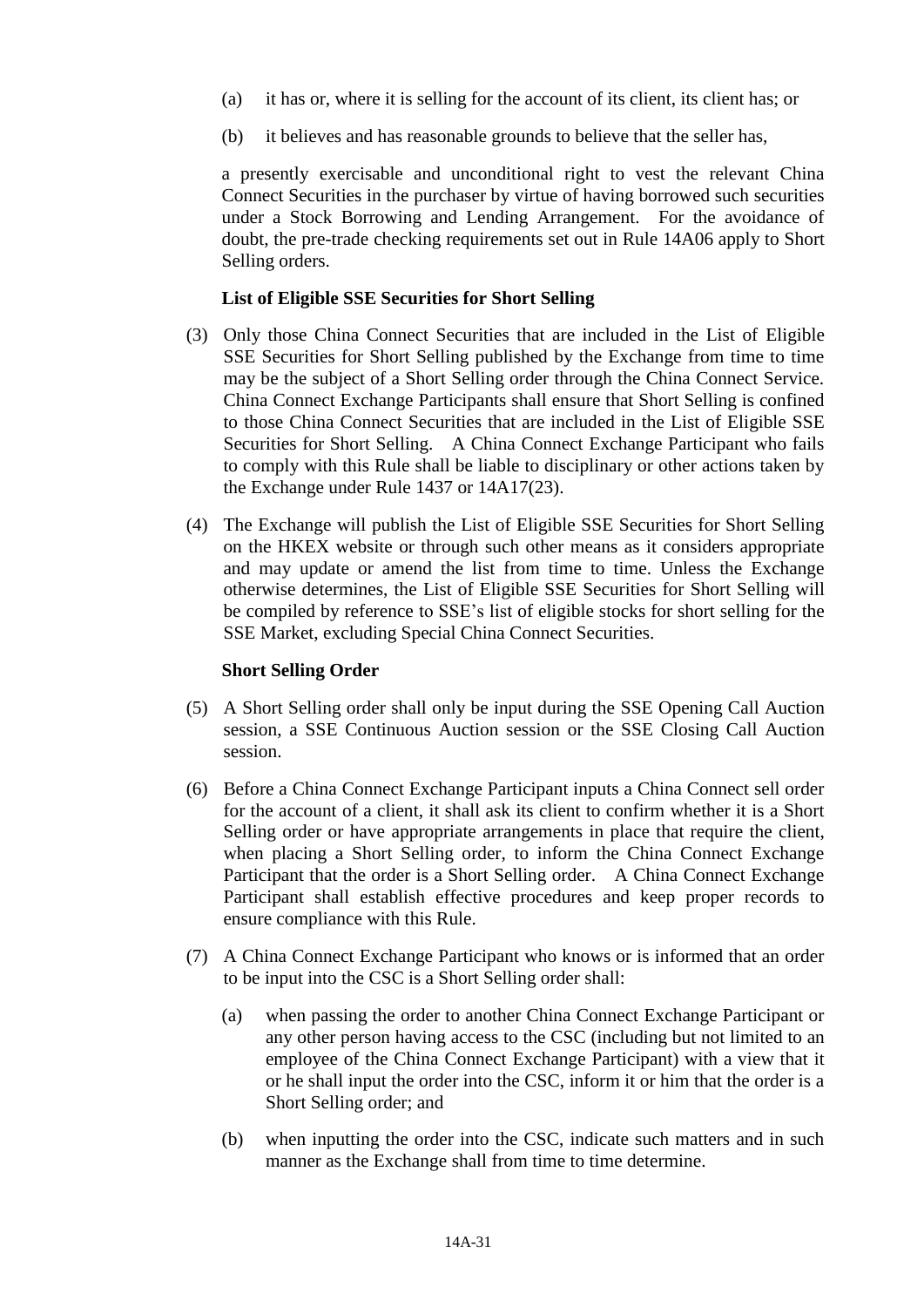(8) Short Selling orders shall be input into the CSC only in multiples of 100 shares.

### **Price restriction**

- (9) A Short Selling order for a Short Selling Security shall not be input into the CSC at a price lower than the most recent execution price for that Short Selling Security or, if there have been no executed trades for that Short Selling Security on the relevant CSC trading day, the previous closing price for that Short Selling Security.
- (10) As required by SSE, where shares in any Short Selling Security borrowed for the purpose of Short Selling remain outstanding and have not yet been returned, China Connect Exchange Participants shall, and shall require their relevant clients to, comply with the price requirement in Rule 14A17(9) in respect of any instructions for the sale of that Short Selling Security through the China Connect Service, except for those instructions that exceed the number of the outstanding and unreturned shares.
- (11) The Exchange and the SEHK Subsidiary may set price restrictions, at such thresholds as the Exchange and the SEHK Subsidiary may consider appropriate, in the CSC or related system connections to block the input of Short Selling orders at an artificially high price which has the effect of artificially using up the limits of the Short Selling Ratio specified in Rule 14A17(14).

### **Stock Borrowing for Short Selling**

- (12) Stock Borrowing and Lending for the purpose of Short Selling shall be subject to Rule 14A16(2)(a) and other restrictions as may be prescribed by the Exchange.
- (13) Before inputting a Short Selling order into the CSC, a China Connect Exchange Participant shall:
	- (a) where acting for the account of a client (including a Master SPSA Holder where applicable):
		- (i) ensure that its client has borrowed sufficient Short Selling Securities to settle the Short Selling order if executed;
		- (ii) to the extent that it has borrowed Short Selling Securities from another Exchange Participant or a Qualified Institution to on-lend to the client for purposes of Short Selling, have complied with the requirement in Rule 14A16(11) to provide the Exchange with a specified confirmation;
		- (iii) to the extent that its client has borrowed Short Selling Securities from a Stock Lender other than the China Connect Exchange Participant, have required the client to inform it (if and after the Short Selling order is executed on the SSE Market) of the client's return of the Short Selling Securities which are the subject of the Short Selling order to the Stock Lender (including the relevant date or dates of return and the number of shares being returned); and
		- (iv) to the extent that the Short Selling order to be input is an SPSA order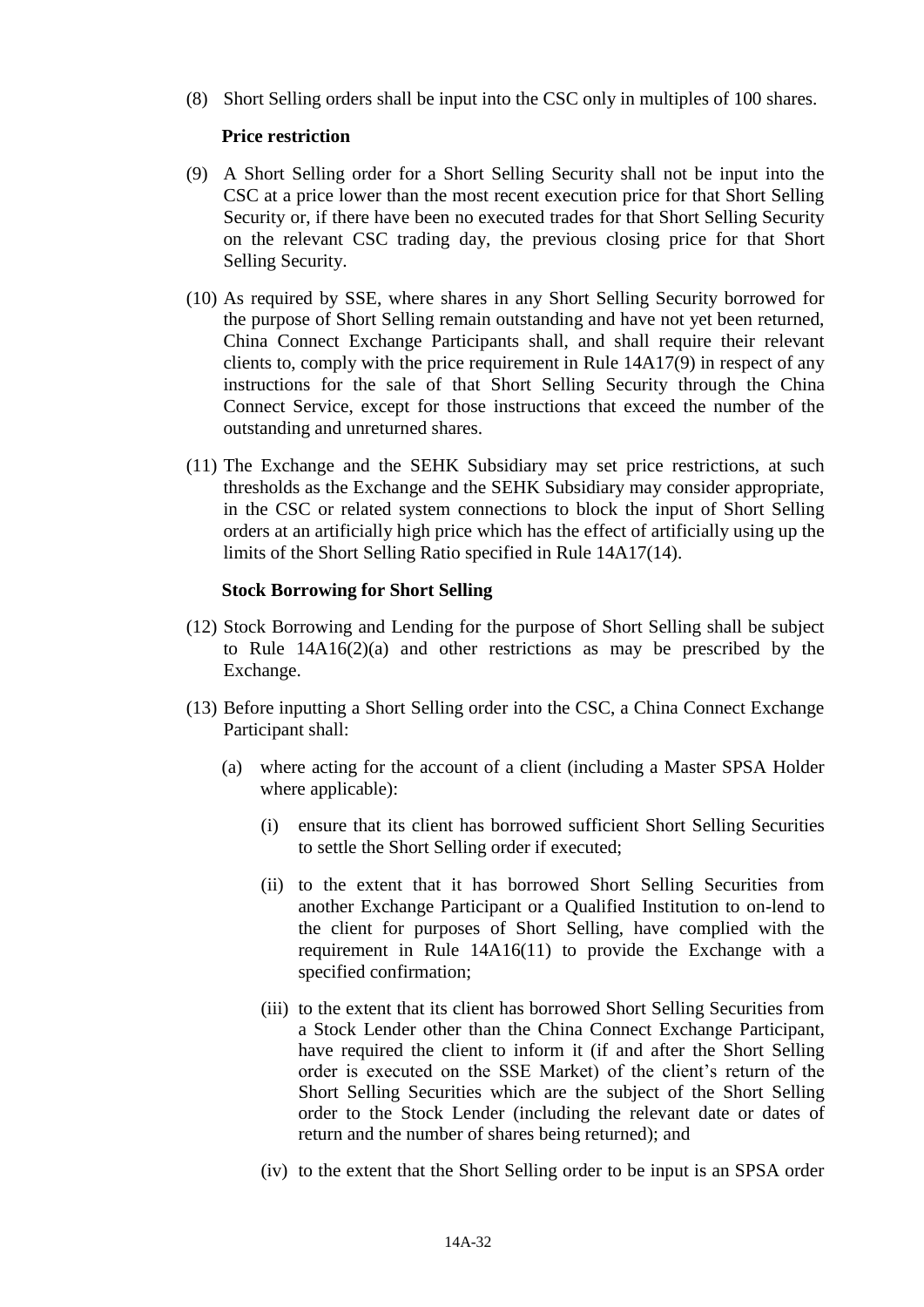or a Master SPSA order, have required its client to confirm that the borrowed Short Selling Securities are held in the relevant Special Segregated Account(s) and the order meets the pre-trade checking requirements set out in Rule14A06(7A) or Rule 14A06(7B), as the case may be, and if the order is executed on the SSE Market, the borrowed securities will be delivered to it or its CCASS GCP for stock settlement; and

(b) where acting for its own account, have complied with the requirement in Rule 14A16(11) to provide the Exchange with a specified confirmation and have borrowed sufficient Short Selling Securities to settle the Short Selling order if executed.

#### **Short Selling Ratio Limits**

- (14) The Short Selling Ratio for any Short Selling Security shall not exceed 1% on any CSC trading day, and the cumulative Short Selling Ratios for a Short Selling Security in any period of 10 consecutive CSC trading days shall not exceed 5%. Any Short Selling order that, if executed, will cause the 1% daily limit or the 5% cumulative limit for a Short Selling Security to be exceeded during the course of a CSC trading day will be rejected by the CSC.
- (15) The Exchange will publish on the HKEX website or through such other means as the Exchange considers appropriate the following information:
	- (a) prior to the start of a CSC trading day, the quantity of each Short Selling Security that may be the subject of Short Selling orders for the CSC trading day;
	- (b) after market close, the Short Selling turnover (including the number of shares and the value) and the Short Selling Ratio of each Short Selling Security for that CSC trading day, and the cumulative Short Selling Ratios of each Short Selling Security over the previous 10 consecutive CSC trading days.
- (16) The Exchange may, upon the request of SSE or otherwise, adjust the limits of the Short Selling Ratio referred to in Rule 14A17(14) or suspend the acceptance or routing of Short Selling orders.

#### **Reporting Requirements**

- (17) China Connect Exchange Participants shall submit reports to the Exchange on the open short position of any Short Selling Security and other information required by the Exchange, at such intervals as the Exchange may from time to time require. For the purposes of this Rule 14A17, "open short position" means the total number of shares of a Short Selling Security that have been short sold by the China Connect Exchange Participant (whether as principal or agent) through the China Connect Service less the total number of shares borrowed for the purpose of Short Selling that have already been returned to the relevant Stock Lender.
- (18) In addition to the reports referred to in Rule 14A17(17), a China Connect Exchange Participant shall submit a report to the Exchange if the open short position of any Short Selling Security it has executed for its own account or for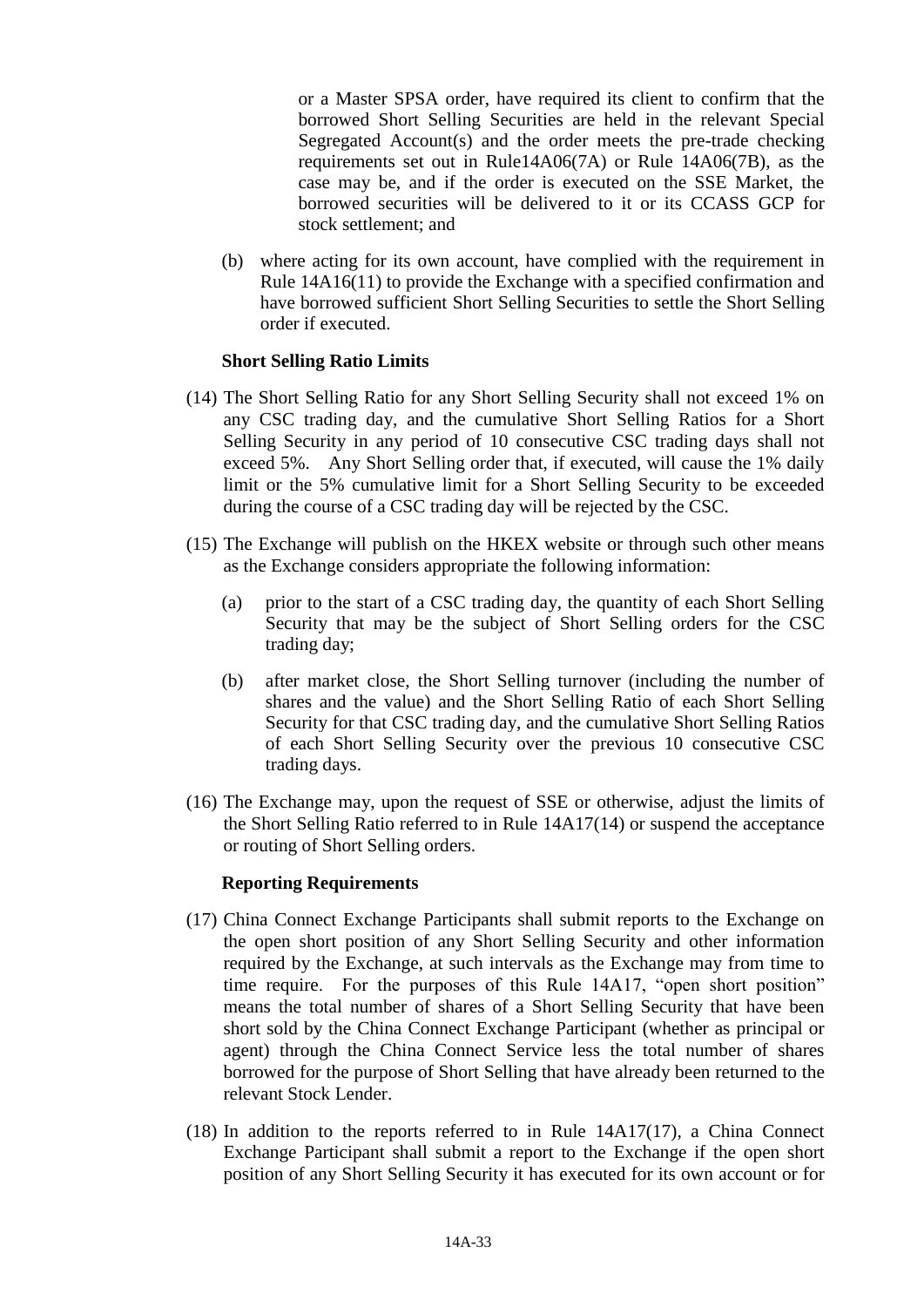the account of any of its clients exceeds the reporting thresholds prescribed by the Exchange from time to time.

- (19) The reports referred to in each of Rules 14A17(17) and 14A17(18) shall be in a prescribed form and contain such particulars as the Exchange may require. The Exchange may publish on the HKEX website, or via other channels as it deems appropriate, any information submitted by China Connect Exchange Participants on an aggregate and no-names basis.
- (20) China Connect Exchange Participants must comply with such other reporting requirements as the Exchange may prescribe from time to time.

#### **Suspension and Resumption of Short Selling Activities**

- (21) Notwithstanding any other provision in this Rule 14A17, where SSE decides to suspend or has suspended short selling activities in respect of a Short Selling Security in the SSE Market, the Exchange may, as soon as practicable after being notified by SSE, require any or all China Connect Exchange Participants to stop inputting Short Selling orders, through the publication of a notice on the HKEX website or such other means as the Exchange considers appropriate. Short Selling of the relevant Short Selling Securities by China Connect Exchange Participants shall not resume and China Connect Exchange Participants shall not submit Short Selling orders until the Exchange are notified by SSE that short selling of the relevant Short Selling Securities will resume in the SSE Market, and after the Exchange has published a notice on the HKEX website to that effect. China Connect Exchange Participants shall comply with the restrictions set out in this Rule and all relevant notices issued pursuant to this Rule.
- (22) The Exchange may, upon the request of SSE, the Commission or otherwise, direct a China Connect Exchange Participant to apply restrictions on the number of shares of any Short Selling Security that can be short sold by the China Connect Exchange Participants or particular clients and to report information about its or such clients' Short Selling activity as the Exchange, the SSE or the Commission may direct.

#### **Abnormal Short Selling Activities**

- (23) Where the situation referred to in Rule 14A17(22) occurs, where there is reasonable cause to suspect or believe that abnormal short selling activities have taken place, or where the Exchange otherwise considers appropriate, the Exchange and/or the SEHK Subsidiary may, without prejudice to other powers that it/they may have under these Rules, take any of the following actions:
	- (a) reject or suspend the routing of Short Selling orders at any time;
	- (b) require a China Connect Exchange Participant to stop accepting instructions from or act for or stop inputting China Connect orders originating from any of its clients;
	- (c) suspend or restrict a China Connect Exchange Participant's access to the China Connect Service; and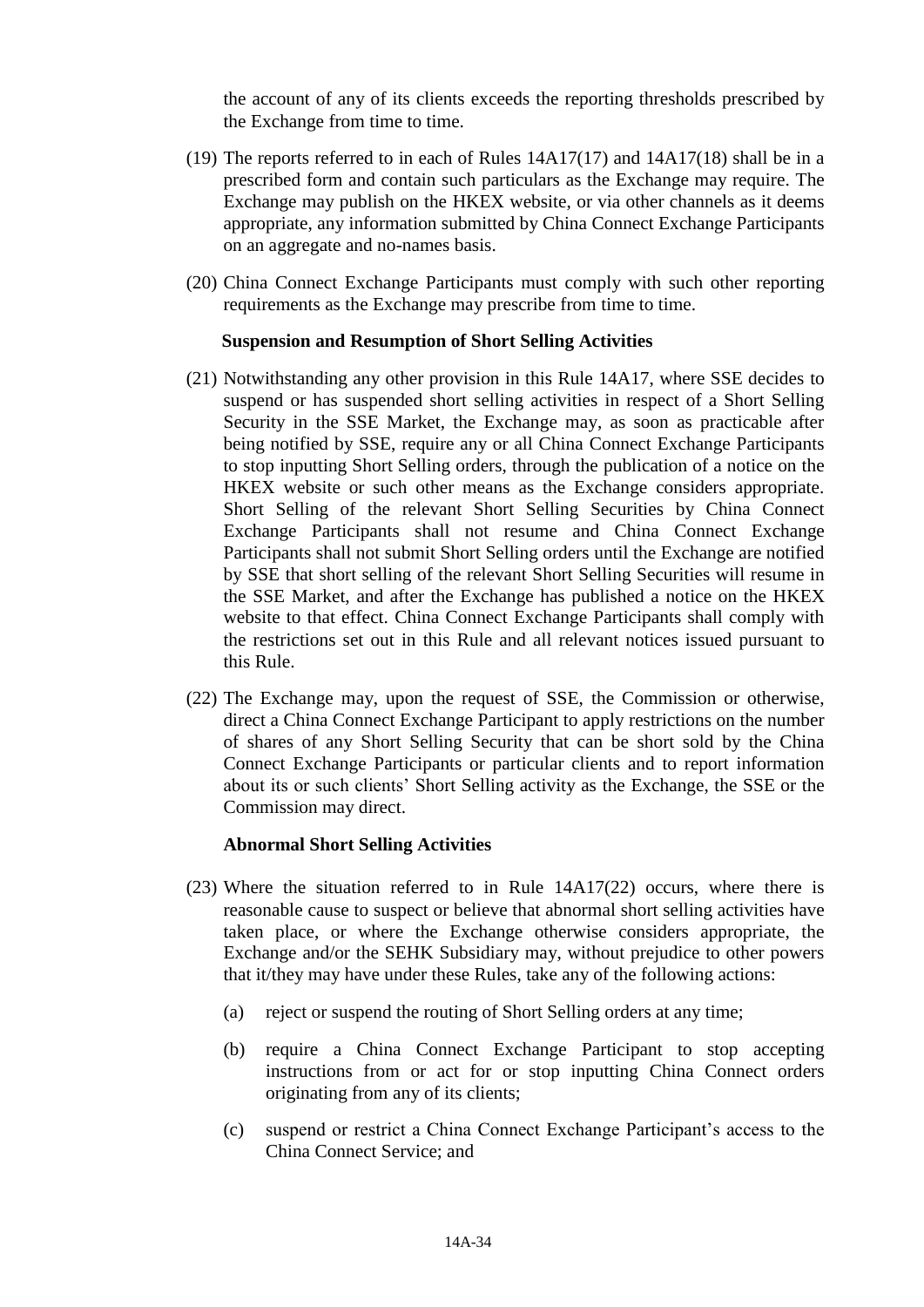(d) restrict Short Selling to certain specified Short Selling Securities within the List of Eligible SSE Securities for Short Selling.

#### **Exchange's Powers**

- (24) Notwithstanding anything contained herein, the Exchange reserves the right in its absolute discretion to:
	- (a) suspend, without giving prior notice, the Short Selling of any Short Selling Securities;
	- (b) impose limits on the number of shares of a particular Short Selling Security which may be the subject of Short Selling orders;
	- (c) impose open short position limits on the number of shares of a particular Short Selling Security which a China Connect Exchange Participant may hold on its own account or for the account of its clients;
	- (d) require a China Connect Exchange Participant to cease Short Selling whether temporarily or permanently and either generally or in relation to a particular Short Selling Security;
	- (e) require a China Connect Exchange Participant to liquidate any or all open short positions held on its own account or for the account of its clients either generally or in relation to a particular Short Selling Security and stipulate, for this purpose, the manner in which a China Connect Exchange Participant is to liquidate open short positions;
	- (f) require a China Connect Exchange Participant to disclose to the Exchange at any time the number of shares of a Short Selling Security in which the China Connect Exchange Participant holds an open short position either on its own account or for the account of its clients; and
	- (g) prescribe from time to time such other restrictions, requirements and conditions subject to which Short Selling and the related Stock Borrowing and Lending shall be conducted.
- (25) The Chief Executive may restrict or prohibit a China Connect Exchange Participant from engaging in Short Selling provided that he has first obtained the approval of the Chairman of the Board, which may be given either orally or in writing. Notice of such restriction or prohibition to the China Connect Exchange Participant, whether oral or written, shall take effect immediately upon communication to or service on such China Connect Exchange Participant from the time specified in the notice and shall remain effective and in force until revoked, removed or modified by the Chief Executive after the approval, either oral or written, of the Chairman of the Board is obtained.
- (26) The Exchange may from time to time exempt any Short Selling orders, related Stock Borrowing and Lending Arrangement, China Connect Securities Trades and China Connect Exchange Participants from all or any of the restrictions, requirements or conditions to which Short Selling shall be subject.